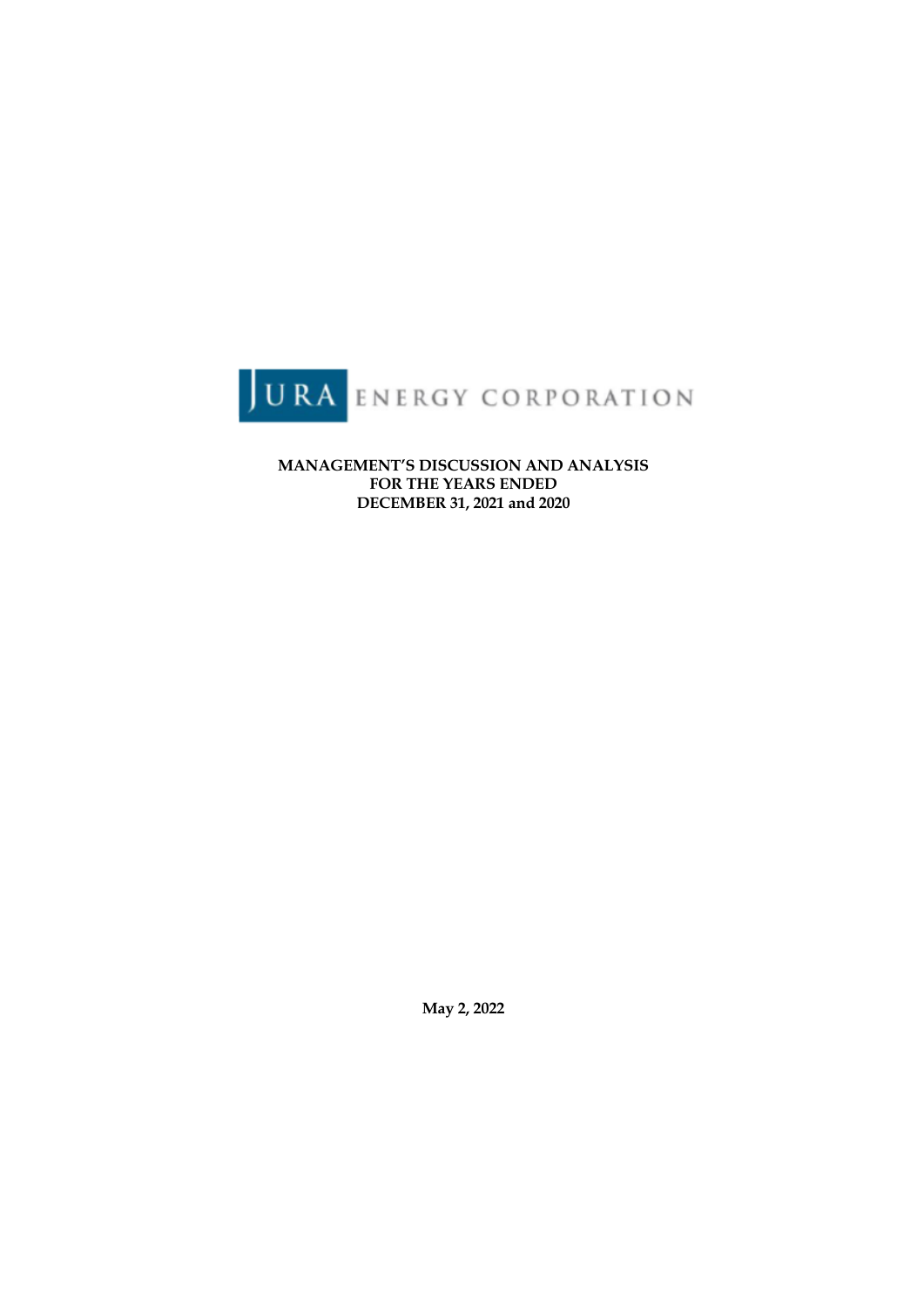### **Introduction**

This Management's Discussion and Analysis ("MD&A") is a review of the results of the consolidated operations of Jura Energy Corporation ("JEC" or the "Company") and its subsidiaries Spud Energy Pty Limited ("SEPL"), PetExPro Ltd. ("PEPL"), Frontier Oil and Gas Holdings Limited ("FOGHL") and Frontier Holdings Limited ("FHL") for the years ended December 31, 2021 and 2020 and the Company's consolidated financial position as at December 31, 2021. This MD&A is approved by the Board of Directors (the "Board") on April 29, 2022 and should be read in conjunction with the annual audited consolidated financial statements of the Company for the years ended December 31, 2021 and 2020.

The consolidated financial statements of the Company have been prepared by management in accordance with the International Financial Reporting Standards ("IFRS") issued by the International Accounting Standards Board ("IASB") and interpretations issued by the IFRS Interpretations Committee of the IASB. The Company uses the United States Dollar as its measurement and reporting currency. All amounts reported in this MD&A are stated in United States Dollars unless otherwise indicated.

JEC is listed on the Toronto Stock Exchange Venture Exchange ("TSX-V") and trades under the symbol of "JEC". Additional information relating to JEC is available on SEDAR at *www.sedar.com* and the Company's website at *www.juraenergy.com*.

#### **Non-IFRS Financial Measures**

This MD&A refers to certain financial measures that are not determined in accordance with IFRS. The terms net revenue per Barrel of Oil Equivalent ("Boe"), production cost per Boe, depletion per Boe and operating netback per Boe are not measures recognized under IFRS and do not have standardized meanings prescribed by IFRS. Management considers these to be important supplemental measures of the Company's performance and believes these measures are frequently used by securities analysts, investors and other interested parties in the evaluation of companies operating in similar industries.

Operating netback is used by research analysts to compare operating performance and the Company's ability to maintain current operations and meet the forecasted capital program. The Company's operating netback is the net result of the Company's revenue (consisting of petroleum and natural gas) net of production costs, excluding depletion of oil and gas properties, as found in the consolidated annual financial statements of the Company, divided by production for the year.

Readers are encouraged to evaluate each adjustment and the reasons, the Company considers appropriate for the supplemental analysis. Readers are cautioned, however, that these measures should not be construed as an alternative to net income / (loss) determined in accordance with IFRS as an indicator of the Company's performance.

#### **Boe conversions**

The use of the Boe unit of measurement may be misleading, particularly if used in isolation. A Boe conversion ratio of 5.8 thousand cubic feet ("Mcf") equals to 1 Barrel ("Bbl") is based on an energy equivalency conversion method primarily applicable at the burner tip and does not represent a value equivalency at the wellhead.

#### **Forward-Looking Information**

Certain information and statements contained in this MD&A that are not historical facts are forward-looking statements that involve risks and uncertainties. Forward-looking statements include, but are not limited to, operational information, anticipated capital and operating budgets and expenditures, anticipated working capital, estimated costs, sources of financing, the Company's future outlook, expectations regarding the commencement and timing of anticipated commercial production from Zainab-1 gas and condensate discovery in Badin IV North exploration license; expected pricing under Pakistan Petroleum (Exploration and Production) Policy, 2012 and other pricing policies; timing for and drilling results of exploration wells in the Badin IV South, Badin IV North, Guddu and Nareli exploration licenses and expectations regarding the grant of or extension applied in terms of expired exploration licenses and leases by the Government of Pakistan ("GoP"). All statements other than statements of present or historical facts are forward-looking statements. Forward-looking statements typically, but not always, contain words such as "anticipate", "believe",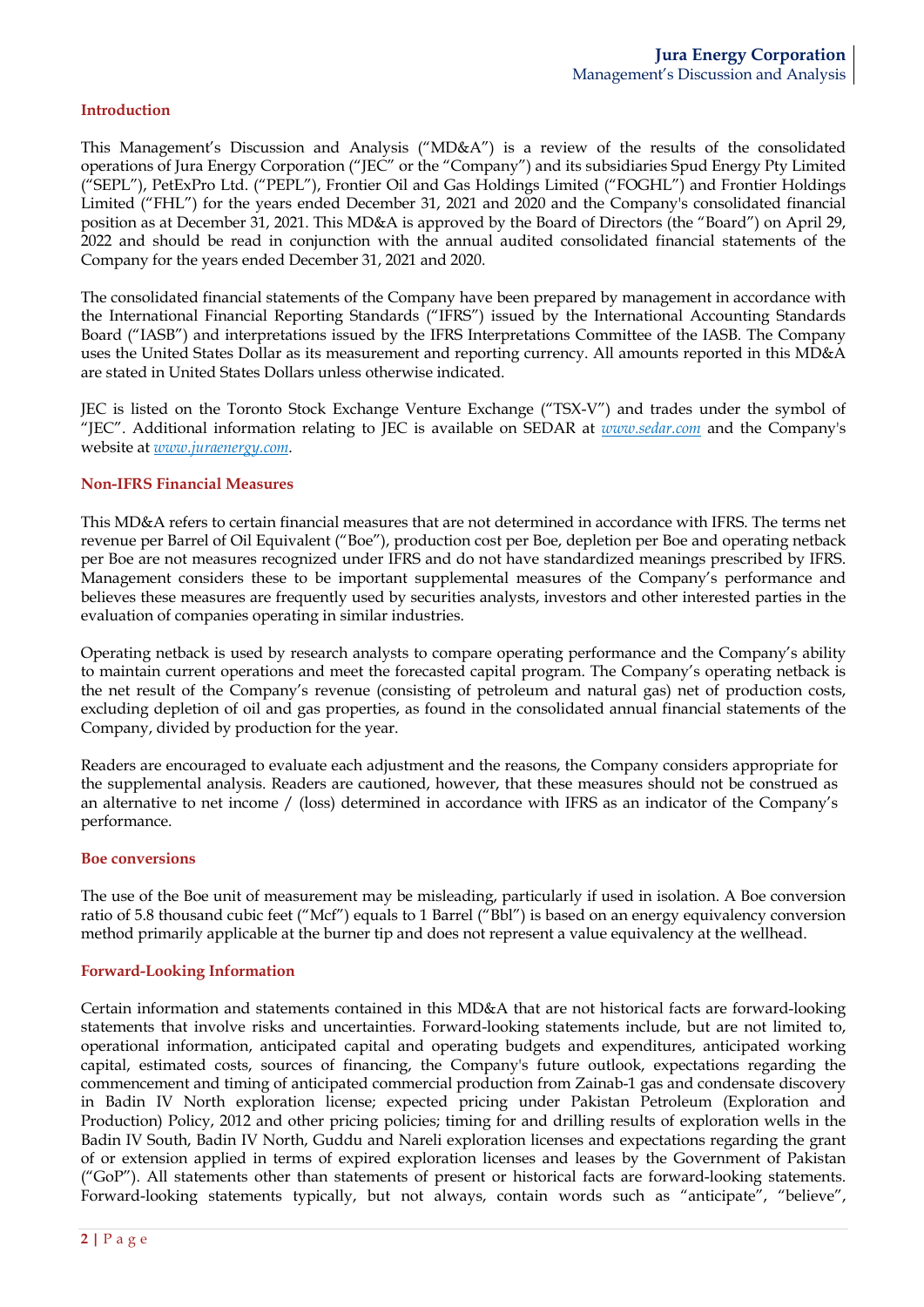"estimate", "expect", "potential", "could", "forecast", "guidance", "intend", "may", "plan", "predict", "project", "should", "target", "will" or other similar words suggesting future outcomes.

Statements relating to "reserves" are also deemed to be forward-looking statements, as they involve the implied assessment, based on certain estimates and assumptions, that the reserves described can be profitably produced in the future.

Forward-looking statements contained in this MD&A are based on management's current expectations and assumptions regarding future capital and other expenditures (including the amount, nature and sources of funding thereof), future economic conditions, future currency, and exchange rates, future international oil prices, continued political stability, timely receipt of any necessary regulatory approvals, timing of the implementation of applicable petroleum exploration and production policies and the Company's continued ability to employ a qualified team to execute work program in a timely and cost efficient manner, the continued participation of the Company's joint venture partners ("JV Partners") in exploration and development activities, the impact of Company's response to COVID-19 global pandemic, the severity and duration of the COVID-19 pandemic, the potential for a temporary suspension of operations impacted by an outbreak of COVID-19, continued weakness and volatility of crude oil and other petroleum products due to decreased global demand as a result of COVID-19 pandemic, changes in general economic, market and business conditions. In addition, budgets are based upon the Company's current exploration plans and anticipated costs, both of which are subject to changes based on unexpected delays and changes in market conditions.

Although management of the Company believes that the expectations and assumptions reflected in such forward-looking statements are reasonable, the Company cautions readers and prospective investors in the Company's securities not to place undue reliance on forward-looking statements as, by their nature, they are based on current expectations regarding future events that involve a number of assumptions, inherent risks, and uncertainties which could cause actual results to differ materially from those anticipated by the Company including, but not limited to, those risks as set forth under the heading "Risk Factors". Accordingly, no assurance can be given that any of the events anticipated by the forward-looking statements will transpire or occur or if any of them do so, what benefits the Company will derive therefrom. Should one or more of these risks or uncertainties materialize, or should assumptions underlying forward-looking statements prove incorrect, actual results may vary materially from those described in this MD&A as intended, planned, anticipated, believed, estimated, or expected.

The information contained, herein, is made as of the date of this MD&A, and, except as required by applicable securities law, the Company does not undertake any obligation to update or to revise any of the included forward-looking statements whether as a result of new information, future events or otherwise. The forwardlooking statements contained in this MD&A are expressly qualified by this cautionary statement.

# **Highlights**

The key highlights for the year ended December 31, 2021, and upto the date of this MD&A are as follows:

- The Company reported a net loss of \$6.81 million for the year ended December 31, 2021 compared to a net profit of \$3.85 million in 2020. The net loss for the current year is mainly due to recognition of an impairment charge of \$14.39 million and a higher depletion charge as a result of reduction in recoverable reserves of the Zarghun South lease, partially offset by an unrealized exchange gain on retranslation of Pakistan Rupee ("PKR") denominated liabilities due to weakening of PKR against US\$ and a reversal of deferred tax liability due to reduction in carrying amount of Company's oil and gas properties;
- The gross profit for the year ended December 31, 2021 was \$7.92 million compared to a gross profit of \$11.18 million in 2020. The reduction in gross profit is due to higher depletion charge as a result of reduction in recoverable reserves of Zarghun South lease, which was partially offset by increase in net revenue;
- The net revenue for the year ended December 31, 2021 increased by approximately 12% compared to 2020. The increase in net revenue is mainly due to increase in average realized price as a result of improvement in international crude oil prices and a slight increase in production during the year;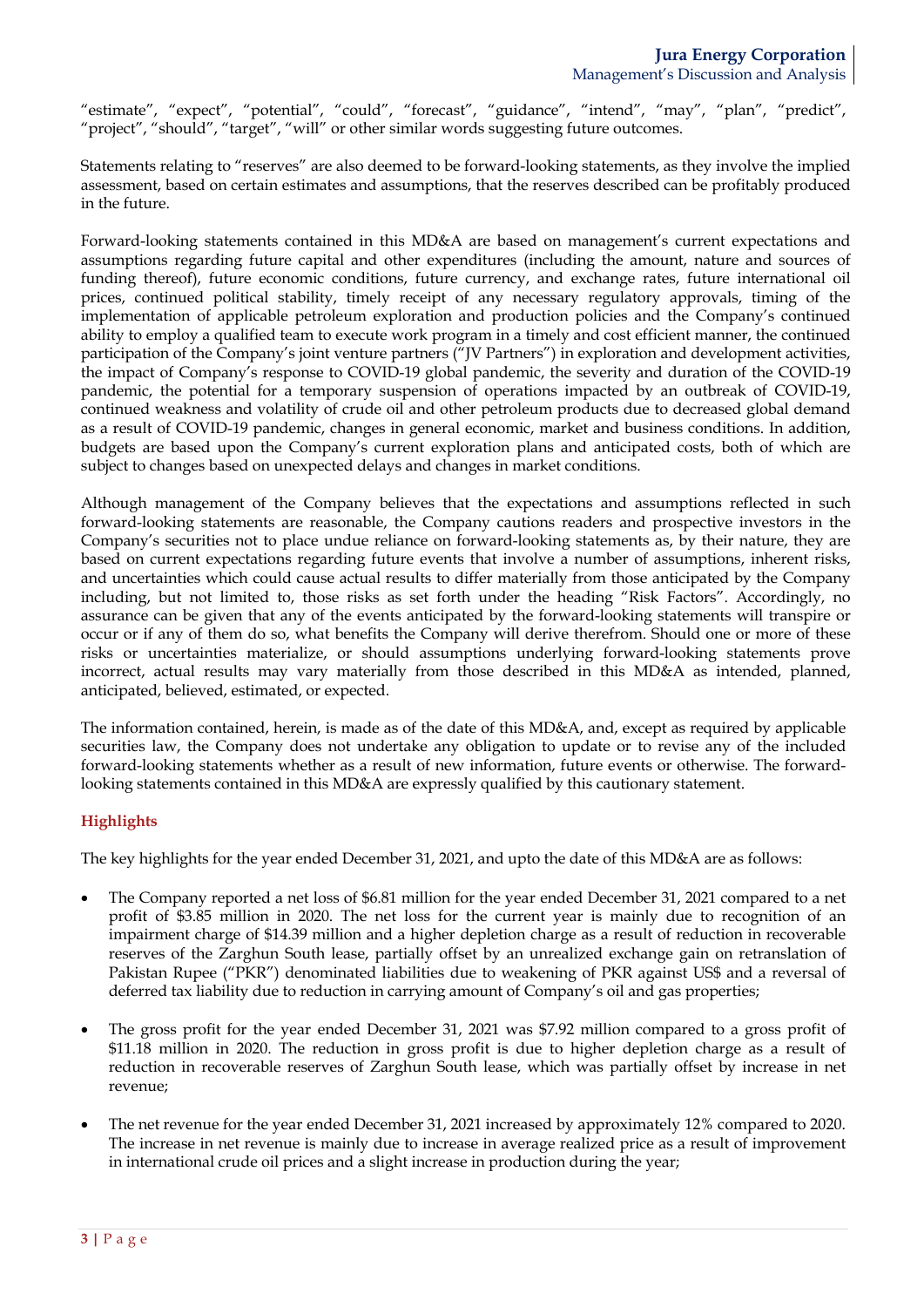- Production during the year ended December 31, 2021 increased by 3% compared to the year ended December 31, 2020. The increase in production is mainly due to improved production yield from Ayesha, Aminah and Ayesha North leases offset by significant decline in gas production from Zarghun South lease, mainly attributed to a significant drop in wellhead flowing pressures and excessive formation water production caused by a water breakthrough in the Dunghan reservoir;
- On October 13, 2021, the Government of Pakistan awarded petroleum exploration rights in the Nareli Block (3068-9) to SEPL and its JV Partners, Mari Petroleum Company Limited ("MPCL") and Pakistan Oilfields Limited ("POL"). MPCL is the operator of the Nareli Block with a 39% working interest, whereas SEPL and POL have a 29% and 32% working interest respectively;
- In November 2021, SEPL entered into a running musharaka facility of PKR 500 million (equivalent \$2.81 million) with Al Baraka Bank (Pakistan) Limited; and
- In February 2022, Government Holdings (Private) Limited ("GHPL") and Balochistan Energy Company Limited ("BECL") exercised their rights to acquire a 2.5% working interest in the Nareli Block. The GHPL 2.5% working interest is on a full participation basis, whereas BECL 2.5% is carried working interest to be proportionality borne by MPCL, SEPL and POL.

## **COVID-19 global pandemic**

Beginning in early March 2020 and continuing into 2021, the market conditions precipitated by the COVID-19 global pandemic ("COVID-19"), and subsequent measures intended to limit the outbreak globally, contributed to an unprecedented impact on global commodity prices. With reduced crude oil demand and excess supply, the price of crude oil and other petroleum products deteriorated significantly during the first half of 2020, and although there has been an improvement in the stability of the global oil market in the later parts of 2020 and early 2021, there remains uncertainty regarding the ongoing impact of COVID-19 on global commodity prices.

The Company continues to proactively respond to the safety challenges associated with COVID-19 and remains committed to ensuring the health and safety of all its personnel and the safety and continuity of its operations. The screening procedures and protocols implemented by the Company's COVID-19 task force during the first quarter of 2020 continue to be enhanced to ensure continued safe and reliable operations. Flexibility and adaptability continue to be integral to the Company's response to the pandemic. The Company continues to monitor the developing COVID-19 situation to determine what, if any, additional measures might need to be taken to ensure that the health and safety of its people remain a top priority.

In accordance with the government guidelines and to limit the risk and transmission of COVID-19, the Company has implemented mandatory self-quarantine policies, travel restrictions, enhanced cleaning and sanitation measures, and social distancing measures. The Company believes that it can maintain safe operations with these pandemic-related procedures and protocols in place. Additionally, in order to prevent and/or minimize any COVID-19 outbreak at field sites, the operators have implemented additional measures as part of their pandemic response, including changes to crew size and shift durations, screening measures prior to allowing field access to employees and staff, and mandating the use of masks and other measures to ensure continued safe and reliable operations.

#### **Overview of the Company and its Operations**

JEC is an international upstream oil and gas exploration and production company. The Company's activities are currently conducted in Pakistan, where it has working interests in the following exploration licenses/leases through its wholly owned subsidiaries Spud Energy Pty Limited ("SEPL") and Frontier Holdings Limited  $("FHL")$ :

| <b>Exploration licenses/leases</b> | <b>Working Interest</b> |        | Operator                                |
|------------------------------------|-------------------------|--------|-----------------------------------------|
|                                    | Owner                   | $($ %) |                                         |
| Producing                          |                         |        |                                         |
| Zarghun South lease                | <b>SEPL</b>             | 40.00% | Mari Petroleum Company Limited          |
| Reti lease                         | <b>SEPL</b>             | 10.66% | Oil and Gas Development Company Limited |
| Maru lease                         | <b>SEPL</b>             | 10.66% | Oil and Gas Development Company Limited |
| Maru South lease                   | <b>SEPL</b>             | 10.66% | Oil and Gas Development Company Limited |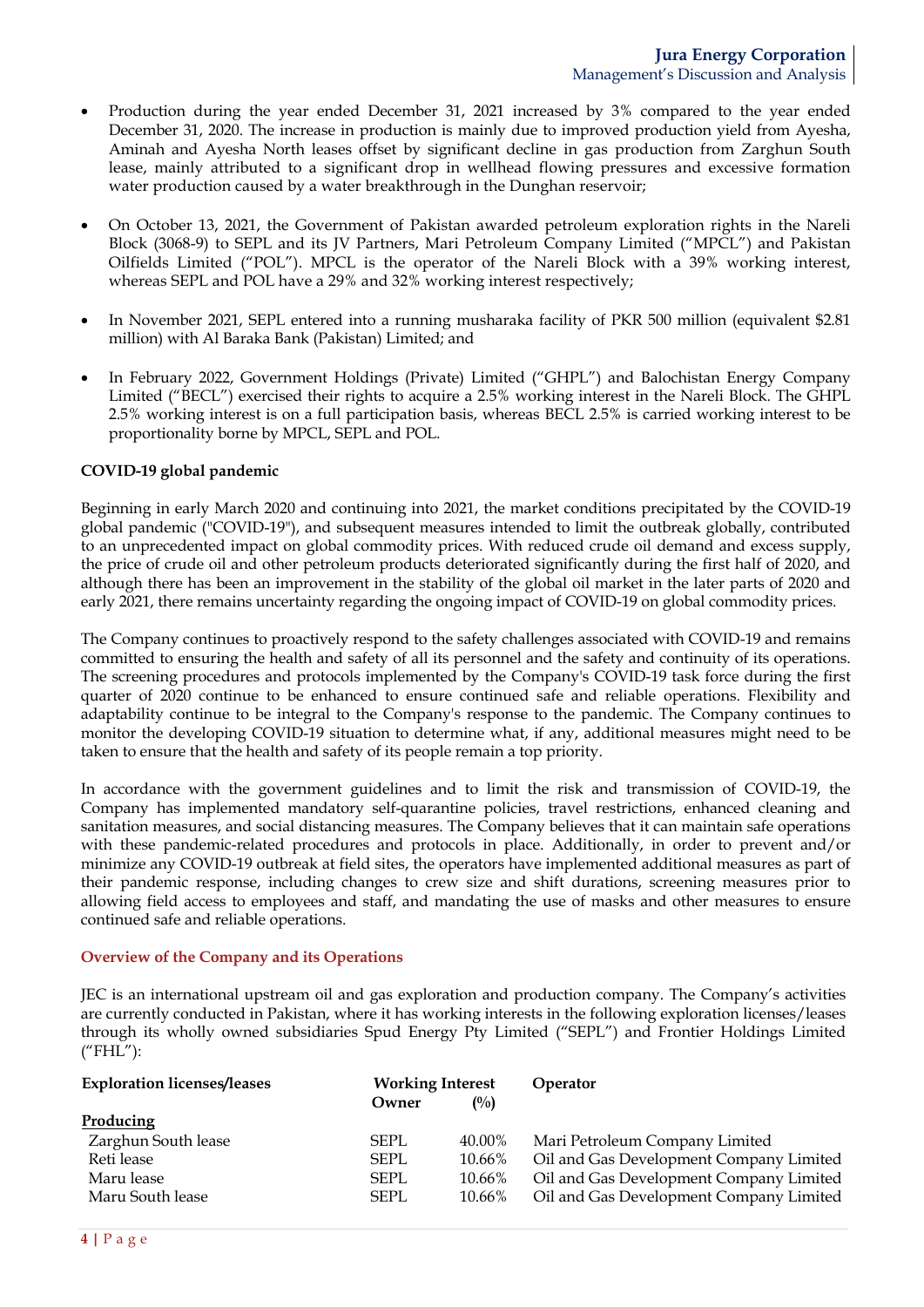| Sara lease                         | <b>SEPL</b> | 60.00% | Spud Energy Pty Limited                 |
|------------------------------------|-------------|--------|-----------------------------------------|
| Suri lease                         | <b>SEPL</b> | 60.00% | Spud Energy Pty Limited                 |
| Badar lease*                       | <b>SEPL</b> | 7.89%  | Petroleum Exploration (Private) Limited |
| Ayesha lease                       | <b>FHL</b>  | 27.50% | Petroleum Exploration (Private) Limited |
| Aminah lease                       | <b>FHL</b>  | 27.50% | Petroleum Exploration (Private) Limited |
| Ayesha North lease                 | <b>FHL</b>  | 27.50% | Petroleum Exploration (Private) Limited |
| Development                        |             |        |                                         |
| Zainab lease                       | <b>FHL</b>  | 27.50% | Petroleum Exploration (Private) Limited |
| Kandra lease*                      | <b>FHL</b>  | 37.50% | Petroleum Exploration (Private) Limited |
| Exploration                        |             |        |                                         |
| Guddu exploration license          | <b>SEPL</b> | 13.50% | Oil and Gas Development Company Limited |
| Nareli exploration license         | <b>SEPL</b> | 27.55% | Mari Petroleum Company Limited          |
| Zamzama North exploration license  | <b>SEPL</b> | 24.00% | Heritage Oil and Gas Limited            |
| Badin IV South exploration license | <b>FHL</b>  | 27.50% | Petroleum Exploration (Private) Limited |
| Badin IV North exploration license | <b>FHL</b>  | 27.50% | Petroleum Exploration (Private) Limited |
| Kandra exploration rights          | <b>FHL</b>  | 35.00% | Petroleum Exploration (Private) Limited |
|                                    |             |        |                                         |

\*Pursuant to the terms of Settlement Agreement entered into between SEPL, FHL and Petroleum Exploration (Private) Limited ("PEL"), effective August 12, 2016, SEPL and FHL has agreed to assign SEPL's 7.89% working interest in Badar and FHL's 37.5% working interest in Kandra lease to PEL. The applications for the assignment of 7.89% working interest in Badar and 37.5% working interest in Kandra lease have been submitted to Government of Pakistan, the approval of which is expected in due course.

The group structure of the Company is as indicated below:



## **Background of Oil and Gas Properties**

SEPL has operated working interest in two leases and non-operated working interests in four leases (excluding Badar lease) and three exploration licenses. The working interest ranges from 10.66% to 60%.

FHL has non-operated working interests in two exploration licenses, four leases (excluding Kandra lease) and exploration rights within the Kandra lease. The working interest ranges from 27.5% to 35%.

The following is a summary of the Company's operations in the most recently completed financial year and upto the date of this MD&A.

## **Operated Concession**

## *Sara and Suri Leases*

SEPL holds a 60.0% working interest in the Sara and Suri leases.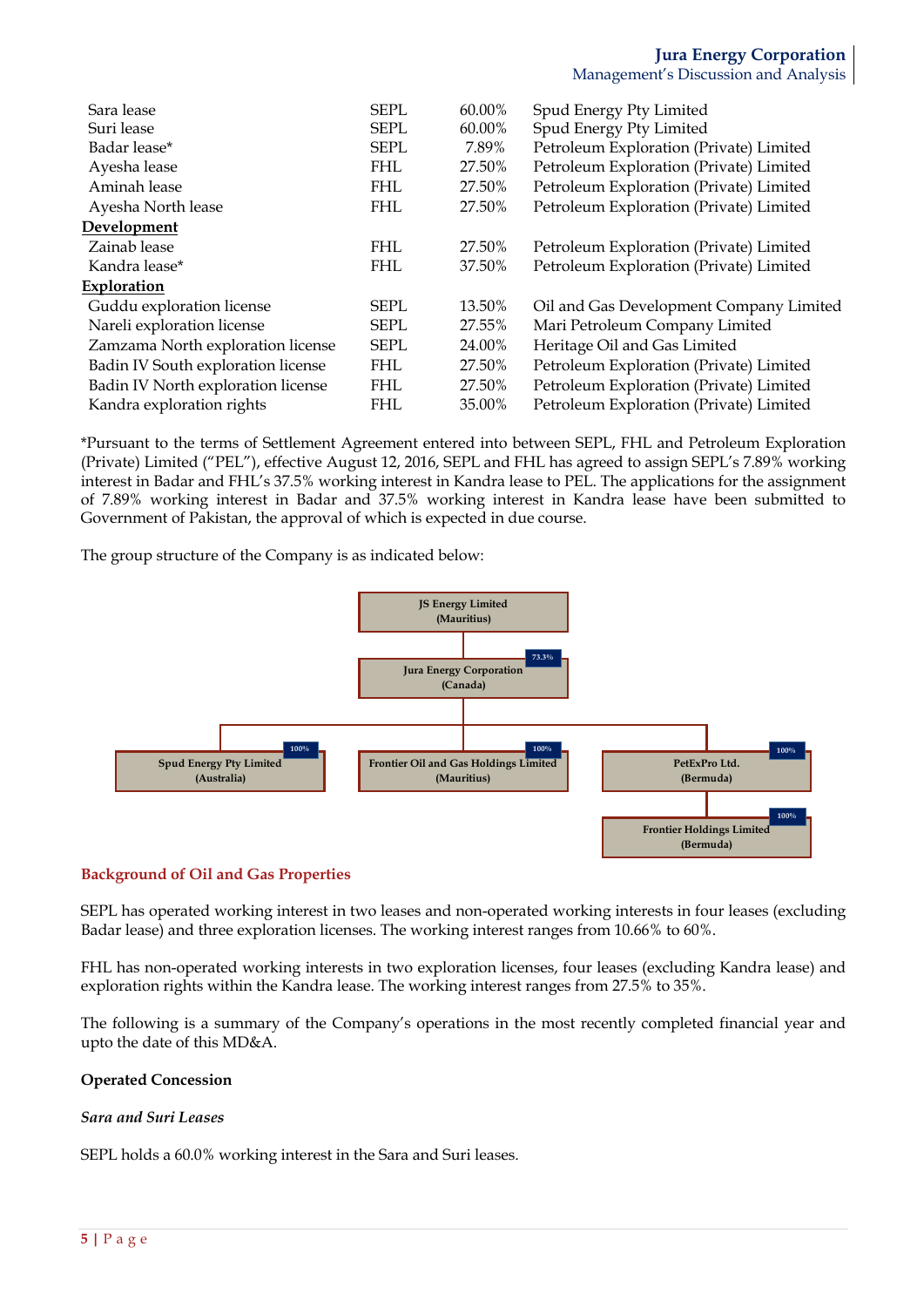In March 2018, the Economic Coordination Committee of the Federal Cabinet ("ECC") granted approval for the sale of gas from the Sara and Suri leases to a third party at a negotiated price. Pursuant to the competitive bidding process, the JV Partners approved the sale of gas from Sara and Suri leases to Konnect Gas (Pvt) Limited ("KGPL"), an affiliate of SEPL.

Production from Sara and Suri leases under a third-party sale arrangement commenced on October 16, 2020. Pursuant to the terms of a Gas Sale and Purchase Agreement ("GSA") between SEPL and KGPL, the production from Sara and Suri leases is entitled to a gas price of US\$ 2.15/MMBtu.

Pursuant to the terms of the Sara and Suri GSA, the minimum daily contracted quantity required to be off taken by the buyer is 1.105 MMcf/d (the "**DCQ**"). However, due of closure of international borders as a result of COVID-19 pandemic, the buyer was unable to procure the necessary equipment and logistic facilities required to offtake the DCQ. The buyer requested the Sara and Suri Working Interest Owners to reduce the DCQ to 0.25 MMcf/d for a period of six months upto April 2020, which was initially declined by Oil and Gas Development Company Limited ("OGDCL"), and as a result thereof OGDCL instructed the operator to suspend supply of gas to the buyer effective March 1, 2021.

In January 2022, the buyer and sellers agreed to revise the terms of the Sara and Suri GSA, pursuant to which the DCQ was reduced to upto 0.5 MMcf/d for a period of two months reckoned from the date of recommencement of production and upto 1.00 MMcf/d thereafter. The production from Sara and Suri Leases resumed on January 25, 2022.

Sara and Suri Leases expired on February 29, 2020. On February 28, 2020, SEPL on behalf of JV Partner applied for extension in lease term for further period of four years effective March 1, 2020. SEPL believes that the approval of extension in the term of Sara and Suri leases will be granted in due course.

## **Non-operated Concessions**

### *Badar Lease*

SEPL holds a 7.89% working interest in the Badar lease. Pursuant to the terms of the Settlement Agreement entered into between SEPL, FHL and PEL, effective August 12, 2016, SEPL has agreed to assign its 7.89% working interest in Badar lease to PEL.

## *Zarghun South Lease*

SEPL holds a 40.0% working interest in the Zarghun South lease.

Commercial production from Zarghun South lease commenced in August 2014. During 2021, average daily production from Zarghun South lease was approximately 17.59 MMcf/d. The current daily field production is approximately 8.32 MMcf/d.

In September 2021, the production from Zarghun South leases started to decline significantly. The decline in gas production from Zarghun South lease is mainly attributed to a significant drop in wellhead flowing pressures and excessive formation water production caused by a water breakthrough in the Dunghan reservoir.

On February 04, 2021, the Zarghun South JV Partners entered into the Bolan Supplemental PCA with the President, which incorporated provisions for the entitlement of tight gas pricing incentives for the Dunghan Reservoir within the Zarghun South leases.

A supplemental Zarghun South GSA to incorporate provisions related to supply of tight gas has been submitted to Sui Southern Gas Company Limited ("SSGCL") for approval and execution, which is expected in due course.

Zarghun South lease will expire in 2029.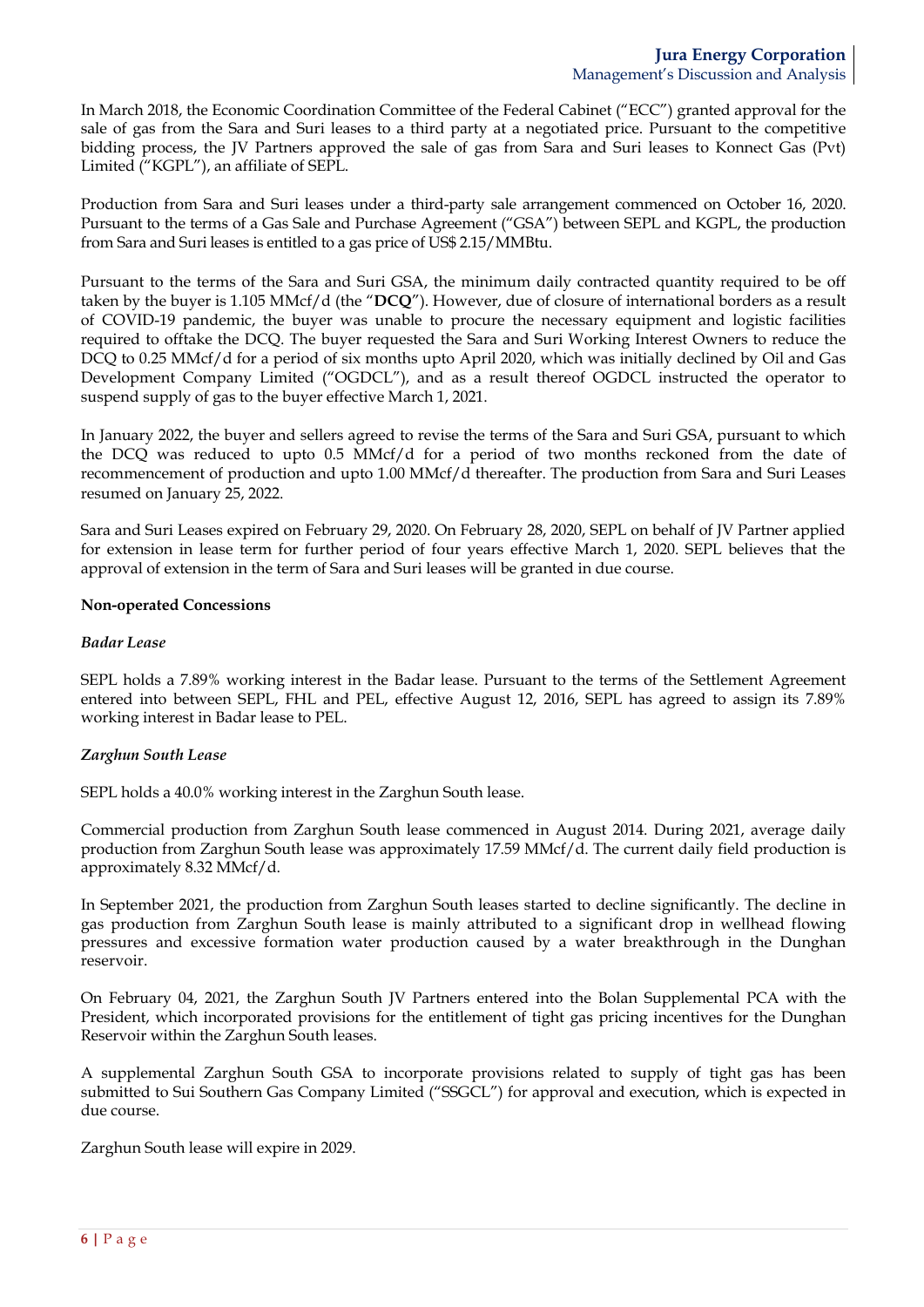## *Kandra Lease*

FHL holds a 37.5% working interest in the Kandra lease**.** Pursuant to the terms of the Settlement Agreement entered into between SEPL, FHL and PEL, effective August 12, 2016, FHL has agreed to assign its 37.5% working interest in Kandra lease to PEL.

### *Ayesha, Aminah and Ayesha North Leases ("Badin IV South leases")*

FHL holds a 27.5% working interest in the Badin IV South leases**.** 

Commercial production from Badin IV South leases commenced in February 2020. During 2021, average daily production from Badin IV South leases was approximately 18.25 MMcf/d. The current daily field production is approximately 17.01 MMcf/d.

On July 16, 2020, the GoP approved gas prices for Badin IV South Leases under Marginal Gas Fields – Gas Pricing Criteria and Guidelines 2013 (the "Marginal Gas Pricing Criteria"). On August 13, 2020, the Badin IV South JV Partners entered into the Badin IV South Supplemental PCA with the President, which incorporated provisions for the entitlement of gas pricing incentives under the Marginal Gas Pricing Criteria for Ayesha, Aminah and Ayesha North leases.

The Ayesha lease expired in 2020. The operator on behalf of the JV Partners has submitted an application for a five years extension in the lease term. FHL believes that the approval of extension will be granted in ordinary course of business.

The Aminah and Ayesha North leases will expire in 2024 and 2025 respectively.

### *Reti, Maru and Maru South Leases and Maru East, Khamiso and Umair Gas Fields ("Reti-Maru leases")*

SEPL holds a 10.66% working interest in the Reti-Maru leases.

Commercial production from the Reti-Maru leases commenced in December 2013. During 2021, average production from the leases was approximately 9.98 MMcf/d. The current daily field production is approximately 8.42 MMcf/d.

The Reti, Maru and Maru South Leases will expire in 2023, 2029 and 2026 respectively.

#### *Guddu Exploration License*

SEPL holds a 13.5% working interest in the Guddu exploration license (subject to reduction to 10.66% upon declaration of commerciality).

In order to fully explore the hydrocarbon potential of the license, the Guddu JV Partners acquired 545 Sq. Km of 3D seismic data. The processing and interpretation of 3D seismic data is in progress.

The Guddu exploration license expired on December 31, 2021. The operator on behalf of the JV Partners has submitted an application for an eighteen-month extension in the license term. SEPL believes that the approval of extension will be granted in ordinary course of business.

## *Zamzama North Exploration Licenses*

Pricing for gas under the Zamzama North exploration license has been deemed converted to pricing under the Petroleum Policy, 2012. Accordingly, any gas sales from future discoveries will be entitled to a gas price under the Petroleum Policy, 2012.

The Zamzama North exploration license reached the end of its initial term on December 14, 2011. In February 2016, the DGPC issued a notice to the operator for the fulfillment of outstanding work obligations stipulated in the Zamzama North PCA within a period of 60 days. The JV Partners are pursuing the matter with the DGPC.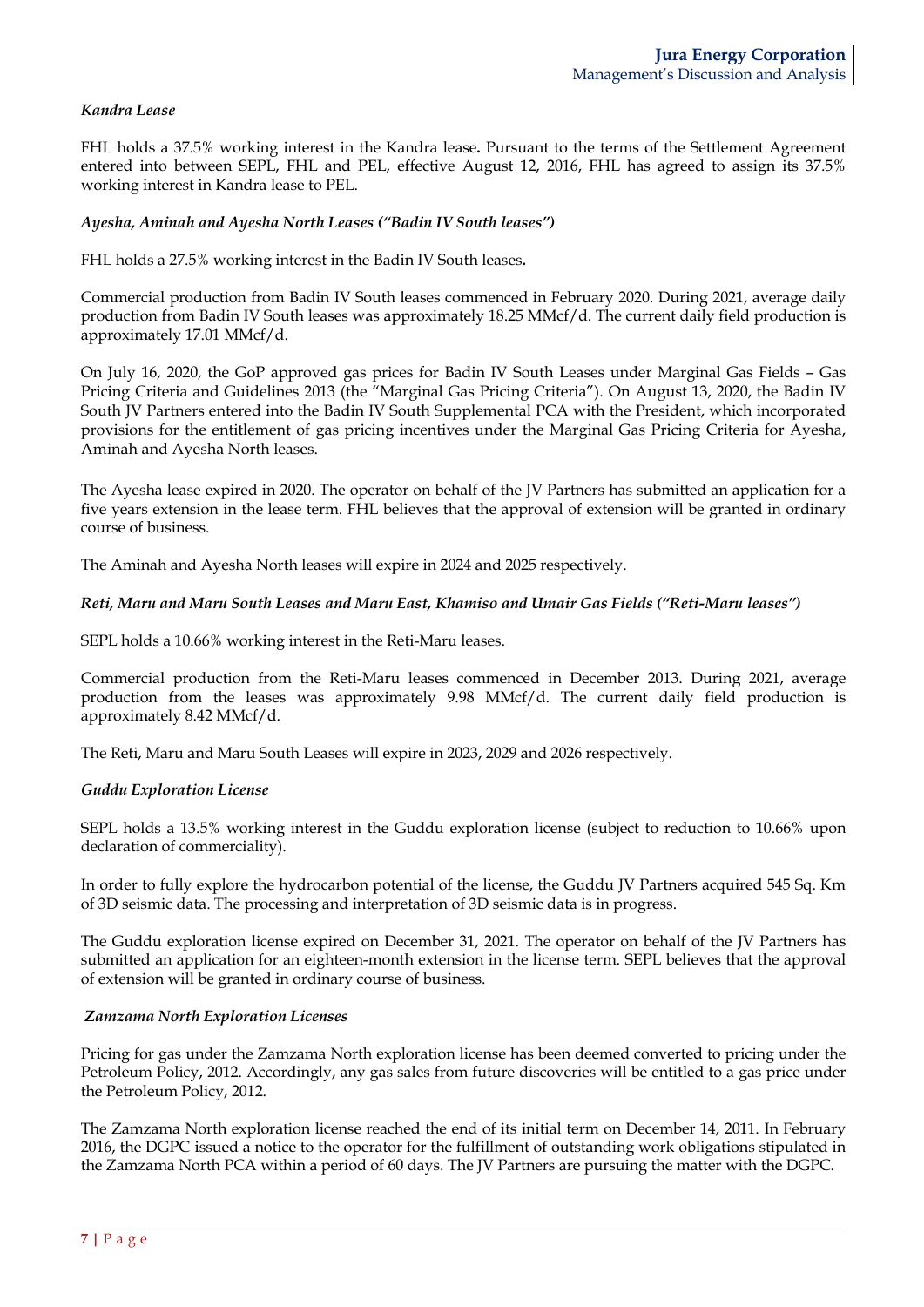Of the Company's 24.0% working interests in Zamzama North exploration license, 12.0% is held directly by SEPL and the remaining 12.0% is held by Energy Exploration Limited ("EEL"), a related party, for the benefit of SEPL under the terms of a trust agreement. Pursuant to a share purchase agreement dated December 28, 2011, EEL will become a wholly-owned subsidiary of SEPL upon fulfillment of certain conditions precedent to closing. On closing, EEL will cease to hold this working interest in trust for SEPL.

### *Nareli Exploration License*

On October 13, 2021, the GoP awarded Petroleum exploration rights in the Nareli Block (3068-9) to SEPL and its joint venture partners, MPCL and POL. MPCL is the operator of the Nareli Block with a 39% Working Interest, whereas SEPL and POL have a 29% and 32% Working Interest, respectively.

In February 2022, GHPL and BECL exercised their rights to acquire a 2.5% working interest in the Nareli Block. The GHPL 2.5% working interest is on a full participation basis, whereas BECL 2.5% is carried working interest to be proportionality borne by MPCL, SEPL and POL.

The Nareli exploration license will expire on October 12, 2024.

### *Badin IV South Exploration License*

FHL holds a 27.5% working interest in the Badin IV South exploration license.

The Badin IV South exploration license will expire on February 2, 2024.

## *Badin IV North Exploration License*

FHL holds a 27.5% working interest in the Badin IV North exploration license.

The Phase II of the Badin IV North exploration license expired on December 6, 2019. On December 4, 2019, the operator on behalf of the JV Partners submitted an application to DGPC for grant of eight months extension in the term of Phase II of Badin IV North exploration license. FHL believes that the extension will be granted in due course.

## **Performance Overview and Financial Analysis**

## **Operational and Financial Results**

|                                     | December 31, |            |            |  |  |
|-------------------------------------|--------------|------------|------------|--|--|
| <b>Description</b>                  | 2021         | 2020       | 2019       |  |  |
|                                     |              |            |            |  |  |
| Net revenue                         | 20,953,932   | 18,741,498 | 10,654,406 |  |  |
| Gross profit                        | 7,918,638    | 11,182,443 | 5,999,602  |  |  |
| Net profit /<br>(loss) for the year | (6,809,544)  | 3,853,319  | (216, 395) |  |  |
| Earnings / (loss) per share         |              |            |            |  |  |
| - Basic                             | (0.10)       | 0.06       | (0.00)     |  |  |
| - Diluted                           | (0.10)       | 0.05       | (0.00)     |  |  |
| Capital expenditure                 | 3,119,841    | 4,843,445  | 3,915,706  |  |  |
| Assets                              | 43,445,576   | 63,907,081 | 55,612,584 |  |  |
| Long term liabilities               | 10,184,931   | 25,358,039 | 20,501,622 |  |  |
| Common shares                       |              |            |            |  |  |
| - Basic                             | 69,076,328   | 69,076,328 | 69,076,328 |  |  |
| - Diluted                           | 70,737,486   | 70,737,486 | 70,737,486 |  |  |
| Cash dividend per share             |              |            |            |  |  |

JEC's net revenue increased significantly during 2020 and 2021 compared to 2019. The increase in year 2020 is due to commencement of production from Ayesha, Aminah and Ayesha North leases in Badin IV South block and ZS-4 development well in Zarghun South lease. The increase in net revenue during 2021 is mainly due to increase in average realized price as a result of improvement in international crude oil prices and a slight increase in production during the year.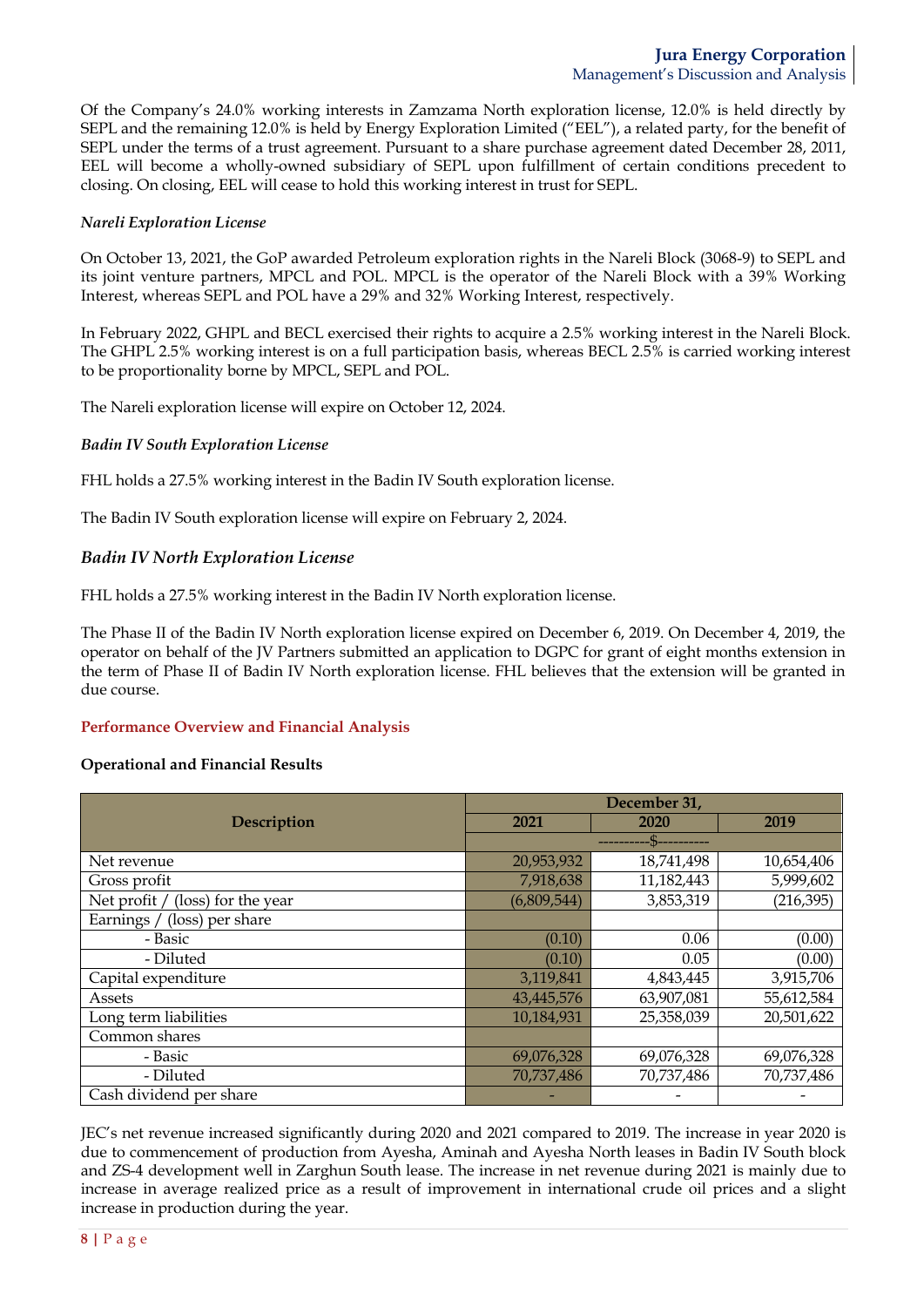JEC reported a net loss of \$6,809,544 during 2021 compared to a net profit of \$3,853,319 in year 2020. The net loss for the current year is mainly due to recognition of an impairment charge of \$14.39 million and a higher depletion charge as a result of reduction in recoverable reserves of the Zarghun South lease, partially offset by an unrealized exchange gain on retranslation of PKR denominated liabilities due to weakening of PKR against US\$ and a reversal of deferred tax liability due to reduction in carrying amount of Company's oil and gas properties.

The capital expenditure incurred during 2019 and 2020 mainly represents expenditure associated with the development of three gas and condensate discoveries in Badin IV South block, 2D seismic data acquisition and drilling of a development well in Zarghun South lease and the capital expenditure for year 2021 represents buyout cost of amine sweetening unit installed in Badin IV South block.

The significant reduction in long term liabilities during 2021 is mainly due to repayment of shareholder loan and Askari Bank syndicated term finance facilities during the year. Further, there is a significant reduction in deferred tax liability due to reduction of carrying value of oil and gas properties as a result of impairment charge for the year.

|                           | 2021        |             |            |            |            | 2020       |            |            |
|---------------------------|-------------|-------------|------------|------------|------------|------------|------------|------------|
|                           | $Q-4$       | $Q-3$       | $Q-2$      | Q-1        | $Q-4$      | $Q-3$      | $Q-2$      | $Q-1$      |
| <b>Description</b>        |             |             |            |            |            |            |            |            |
| Net revenue               | 4,991,465   | 5,561,455   | 5,426,516  | 4,974,496  | 4,394,233  | 4,960,653  | 6,313,015  | 3,073,597  |
| Net profit/(loss)         | (6,891,178) | (2,779,275) | 2,213,495  | 647,414    | 6,825      | 1,134,480  | 2,936,657  | (224, 643) |
| Weighted no. of           |             |             |            |            |            |            |            |            |
| outstanding share         | 69,076,328  | 69,076,328  | 69,076,328 | 69,076,328 | 69,076,328 | 69,076,328 | 69,076,328 | 69,076,328 |
| Earnings/(loss) per share |             |             |            |            |            |            |            |            |
| (basic and diluted)       | (0.10)      | (0.04)      | 0.03       | 0.01       | 0.00       | 0.02       | 0.04       |            |
| Capital expenditure       | 175,298     | 1,741,048   | 382,076    | 821,419    | 286,655    | 345,171    | 1,185,036  | 3,026,583  |
| Assets                    | 43,445,576  | 54,253,818  | 63,810,850 | 63,389,257 | 63,907,081 | 61,083,951 | 63,677,456 | 58,204,878 |
| Long-term liabilities     | 10,184,931  | 14,547,836  | 19,391,183 | 21,822,199 | 25,358,039 | 25,743,683 | 28,942,746 | 28,007,726 |

# **Summary of Quarterly Results**

# **Trend Analysis of Quarterly Results**

#### *Net Revenue (\$ million)*



The increase in net revenue in Q2 2020 is due to increase in production after commencement of commercial production from Ayesha, Aminah and Ayesha North leases in February 2020, and ZS-4 development well in Zarghun South lease in April 2020. The decline in net revenue during Q3 and Q4 2020 is due to controlled production from Ayesha, Aminah and Ayesha North leases in order to maintain  $CO<sub>2</sub>$  contents in the commingled stream within agreed threshold and application of a retrospective quality discount of 20% on production from Ayesha, Aminah and Ayesha North leases owing to expiry of waiver period for the installation of amine sweetening unit. The increase in net revenue during Q1 and Q2 2021 is due to increase in production from Ayesha, Aminah and Ayesha North leases after installation and commissioning of amine sweetening unit in February 2021. The increase in net revenue during Q3 2021 is due to increase in average realized price as a result of improvement in international crude oil prices offset by significant reduction in production from Zarghun South lease. The decrease in net revenue in Q4 2021 is due to consistent decline in production from Zarghun South lease caused by water breakthrough in the Dunghan reservoir.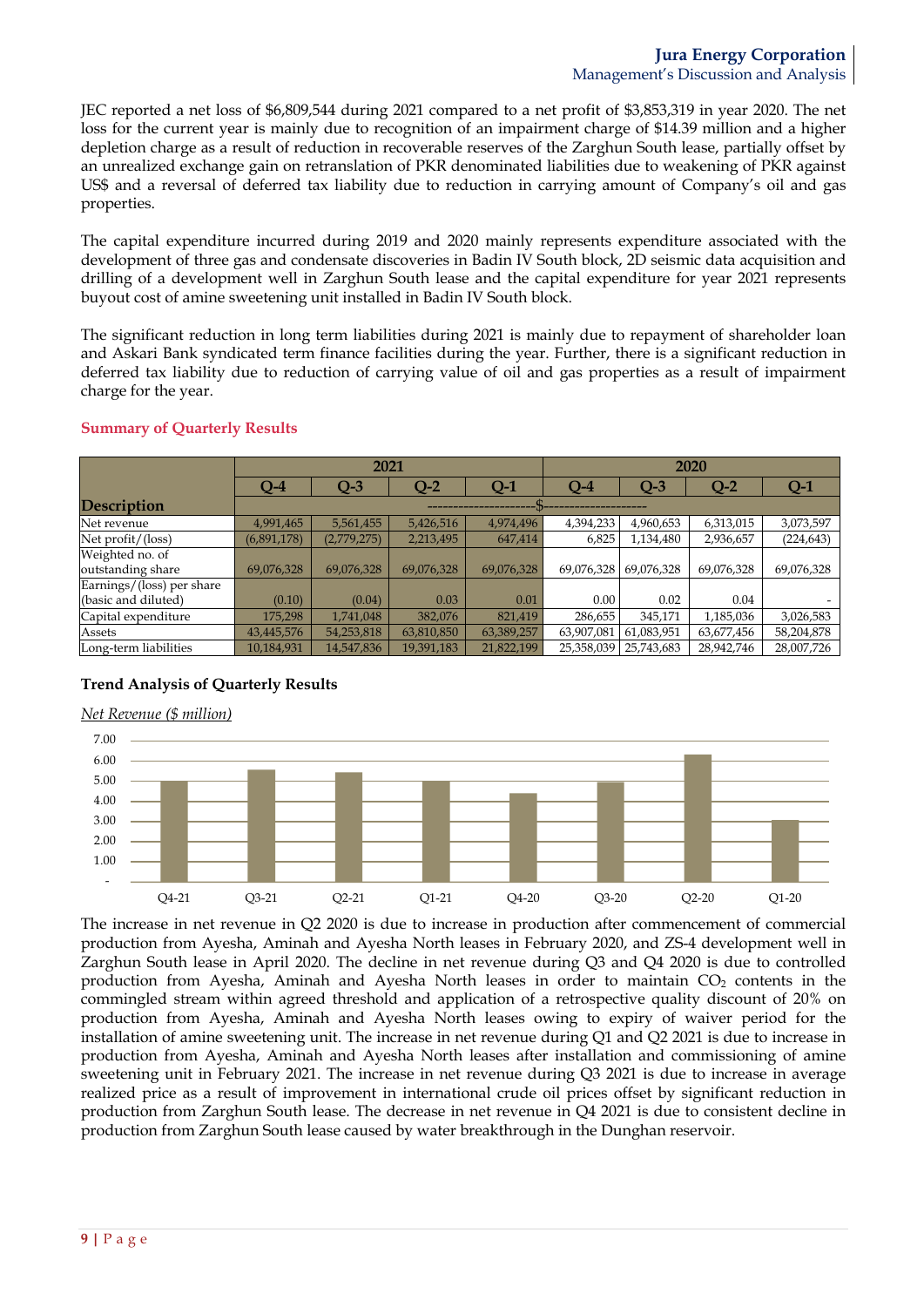#### *Net profit / (loss) (\$ million)*



The net loss in Q1 2020 was mainly due to exchange loss on retranslation of PKR denominated liabilities on account of strengthening of PKR against US\$, recognition of impairment charge as a result of reduction in international crude oil price forecast owing to COVID-19 global pandemic and recognition of additional deferred tax liability due to reduction in value of PKR denominated tax losses and allowances. The net profit during Q2 and Q3 2020, and Q1 2021 is due to increase in revenue after commencement of commercial production from Ayesha, Aminah and Ayesha North leases, and ZS-4 development well in Zarghun South lease. The significant reduction in net profit during Q4 2020 is due to recognition of Zarghun South royalty adjustment, and accrual of management increments and performance incentive and exchange loss on retranslation of PKR denominated liabilities due to strengthening of PKR exchange rate parity against US\$. The increase in net profit during Q1 and Q2 2021 is due to increase in production from Ayesha, Aminah and Ayesha North leases after installation of amine sweetening unit. The net loss during Q3 and Q4 2021 is due to recognition of an impairment and a higher depletion charge as a result of reduction in recoverable reserves of Zarghun South lease partially offset by unrealized exchange gain on retranslation of PKR denominated liabilities due to weakening of PKR against US\$ and a reversal of deferred tax charge due to reduction in carrying amount of Company's oil and gas properties.



*Capital expenditure (\$ million)*

The Company continued to incur significant capital expenditure for the development of its oil and gas properties, and exploration and evaluation assets. Capital expenditure in 2020 and 2021 mainly relates to drilling of exploration wells in Guddu, development expenditure related to gas and condensate discoveries in Badin IV South block, drilling of ZS-4 development well in Zarghun South lease and installation of amine sweetening unit in Badin IV South Block.



*Assets (\$ million)*

The is no significant change in total assets upto Q2 2021. The reduction in total assets during Q3 and Q4 2021 is due recognition of impairment of Zarghun South lease as a result of reduction in recoverable reserves.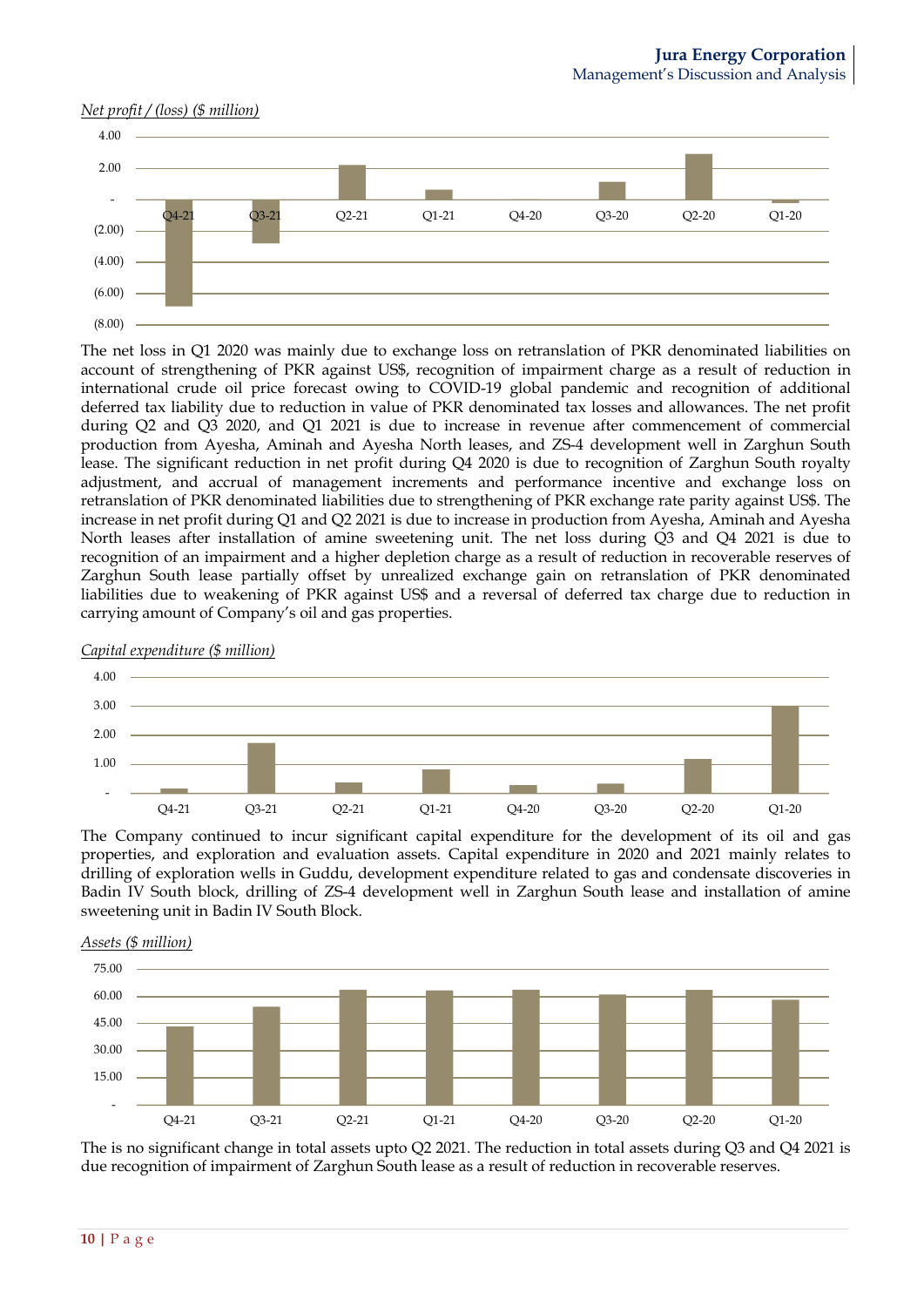#### *Long term liabilities (\$ million)*



The significant reduction in long term liabilities during 2021 is mainly due to repayment of shareholder loan and Askari Bank syndicated term finance facilities during the year. Further, during Q3 and Q4 2021, there is a significant reduction in deferred tax liability due to reduction of carrying value of oil and gas properties as a result of impairment charge for the year.

#### **Fourth Quarter Results and Analysis**

|                                        | Three months ended December 31, |            |                |  |  |
|----------------------------------------|---------------------------------|------------|----------------|--|--|
| Description                            | 2021                            | 2020       |                |  |  |
|                                        |                                 |            |                |  |  |
| Net revenue                            | 4,991,465                       | 4,394,233  | 597,232        |  |  |
| Net $profit/$ (loss)                   | (6,891,178)                     | 6,825      | (6,898,003)    |  |  |
| Weighted no. of outstanding share      | 69,076,328                      | 69,076,328 |                |  |  |
| Earnings/(loss) per share              | (0.10)                          | 0.00       | (0.10)         |  |  |
| Capital expenditure                    | 175,298                         | 286,655    | (111, 357)     |  |  |
| Assets (at December 31)                | 43,445,576                      | 63,907,081 | (20, 461, 505) |  |  |
| Long term liabilities (at December 31) | 10,184,931                      | 25,358,039 | (15, 173, 108) |  |  |

#### Net revenue:

The increase in net revenue during Q4 2021 is mainly due to increase in average realized price as a result of improvement in international crude oil prices.

#### Net profit/(loss):

The net loss during Q4 2021 is due to recognition of an impairment and a higher depletion charge as a result of reduction in recoverable reserves of Zarghun South lease partially offset by unrealized exchange gain on retranslation of PKR denominated liabilities due to weakening of PKR against US\$ and a reversal of deferred tax charge due to reduction in carrying amount of Company's oil and gas properties.

#### Assets:

The significant reduction in total assets as at December 31, 2021, is due to recognition of impairment of Zarghun South lease and a higher depletion charge as a result of reduction in recoverable reserves.

#### Long term liabilities:

The significant reduction in long term liabilities at December 31, 2021, is due to repayment of shareholder loan and Askari Bank syndicated term finance facilities and a significant reduction in deferred tax liability due to reduction of carrying value of oil and gas properties as a result of impairment charge.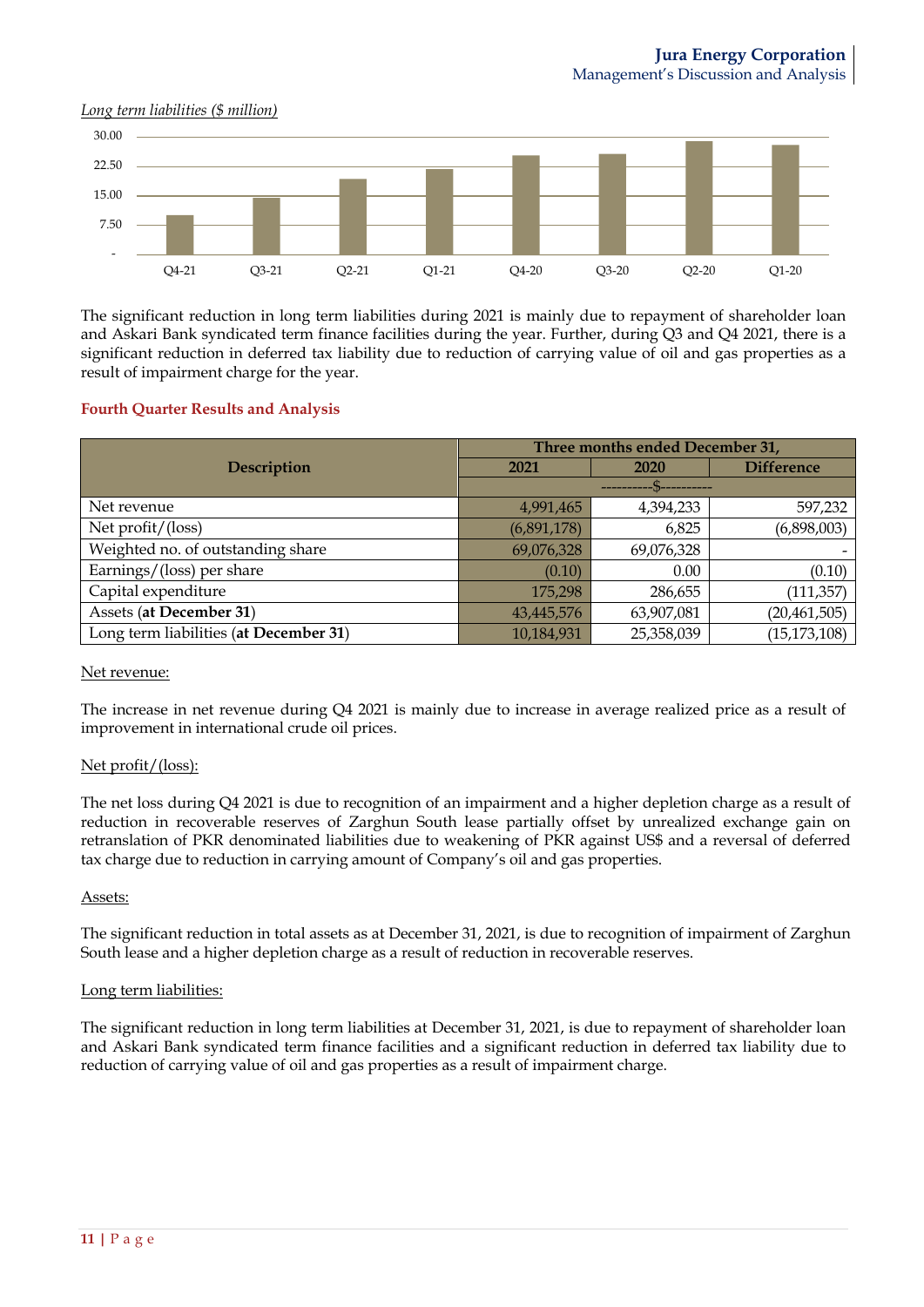## **Financial and Overall Performance Review and Analysis**

### **Review of Financial Results**

### **1. Net profit/(loss)**

|                      | For the year ended December 31, |           |                   |  |
|----------------------|---------------------------------|-----------|-------------------|--|
| Description          | 2021                            | 2020      | <b>Difference</b> |  |
|                      |                                 |           |                   |  |
| Net $profit/$ (loss) | (6,809,544)                     | 3,853,319 | (10,662,863)      |  |

The Company reported a net loss of \$6,809,544 for the year ended December 31, 2021, compared to a net profit of \$3,853,319 in 2020.

The net loss for the current year is mainly due to recognition of an impairment charge of \$14.39 million and a higher depletion charge as a result of reduction in recoverable reserves of the Zarghun South lease, partially offset by an unrealized exchange gain on retranslation of PKR denominated liabilities due to weakening of PKR against US\$ and a reversal of deferred tax liability due to reduction in carrying amount of Company's oil and gas properties

Segment breakdown of net profit/(loss) for the year ended December 31, 2021 and 2020 is as follows:

|          | 2021        | 2020       |
|----------|-------------|------------|
|          | Я           | S          |
| Canada   | (546, 277)  | (678, 682) |
| Pakistan | (6,263,267) | 4,532,001  |

The segment-wise profit/(loss) for the year is mainly attributable to the following:

- Canada segment is non-revenue generative. The loss in Canada mainly represents general and administrative expenses.
- Net profit/(loss) of the Pakistan segment represents revenue from sale of gas and condensate, offset by production costs, general and administrative expenses, impairment of oil and gas properties, finance costs and unrealized exchange gain/(loss) on foreign currency denominated liabilities due to strengthening/weakening of PKR exchange rate parity against US\$.

#### **2. Net revenue**

|                    | For the year ended December 31, |             |                   |  |  |
|--------------------|---------------------------------|-------------|-------------------|--|--|
| <b>Description</b> | 2021                            | 2020        | <b>Difference</b> |  |  |
|                    | __________                      |             |                   |  |  |
| Gross revenue      | 23,998,157                      | 22,726,292  | 1,271,865         |  |  |
| Royalty            | (3,044,225)                     | (3,984,794) | 940,569           |  |  |
| Net revenue        | 20,953,932                      | 18,741,498  | 2,212,434         |  |  |

Net revenue represents the sale of gaseous hydrocarbons from Reti, Maru, Maru South, Maru East, Khamiso and Umair (together "Reti-Maru leases"), Ayesha, Aminah and Ayesha North (together "Badin IV South leases"), Sara, Suri and Zarghun South leases net of royalty. The increase in gross revenue is mainly due to increase in average realized price as a result of improvement in international crude oil prices and a slight increase in production during the year.

A comparison of weighted average daily sale gas volume for years presented is as follows:

|                              | For the year ended December 31, |       |                   |  |
|------------------------------|---------------------------------|-------|-------------------|--|
| <b>Description</b>           | 2021                            | 2020  | <b>Difference</b> |  |
|                              | -----------MMcf/d----------     |       |                   |  |
| Reti-Maru Leases             | 9.98                            | 10.28 | (0.30)            |  |
| Zarghun South Leases         | 17.59                           | 20.65 | (3.06)            |  |
| <b>Badin IV South Leases</b> | 18.25                           | 13.75 | 4.50              |  |
| Sara and Suri Leases         | 0.25                            | 0.25  |                   |  |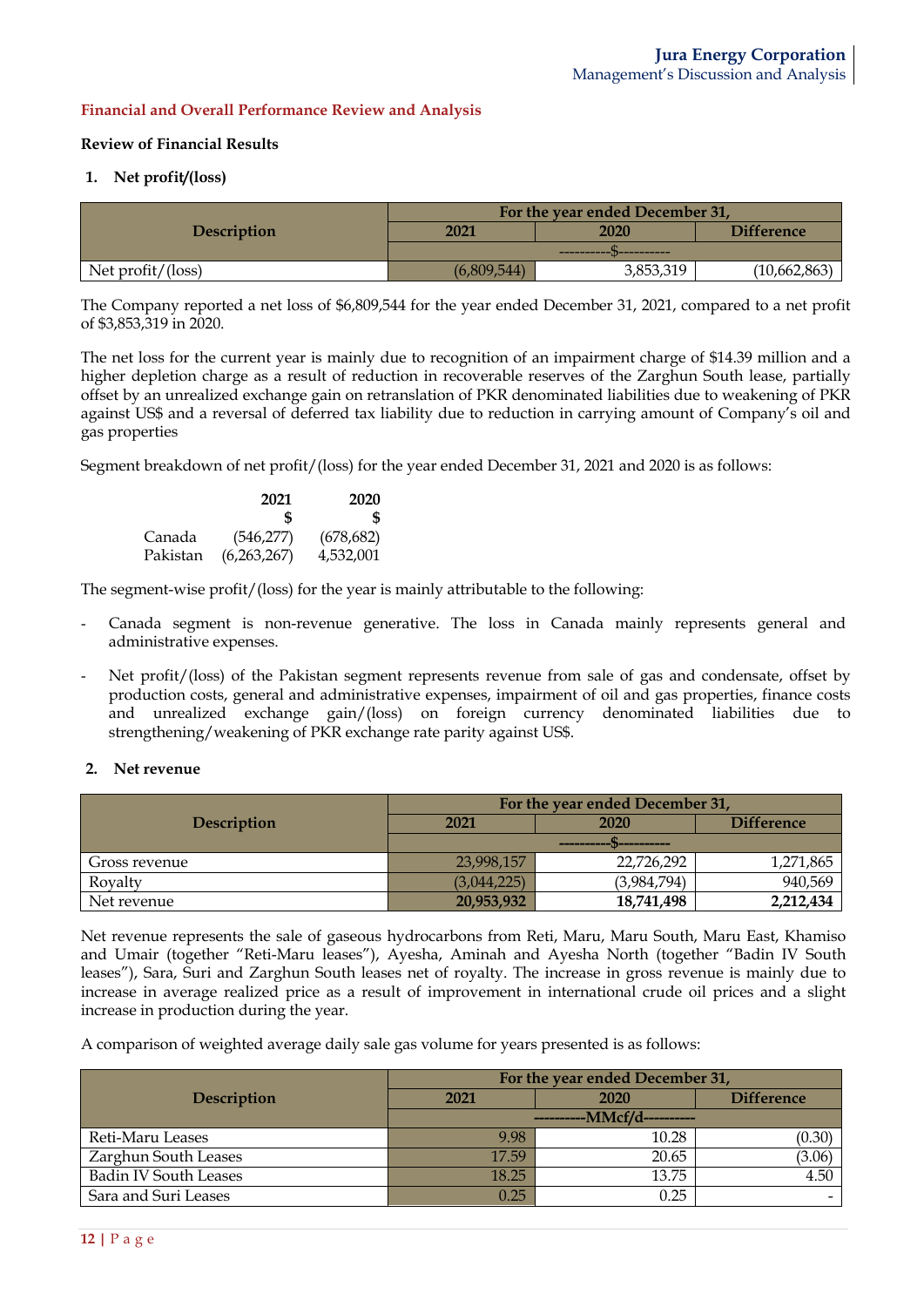A comparison of gross sale volume and average realized price per Boe for the years presented is as follows:

| <b>Description</b>                                       | For the year ended December 31, |         |                   |  |
|----------------------------------------------------------|---------------------------------|---------|-------------------|--|
|                                                          | 2021                            | 2020    | <b>Difference</b> |  |
| Production in Boe                                        | 827.837                         | 806.864 | 20,973            |  |
| Average annual realized price $(\frac{6}{B}\text{oe})^1$ | 28.99                           | 28.17   | 0.82              |  |

*1Refer to non-IFRS financial measures.*

The royalty is calculated at 12.5% of revenue. A comparison of royalty costs per Boe for the years presented is as follows:

| <b>Description</b>                 | For the year ended December 31, |         |                   |  |
|------------------------------------|---------------------------------|---------|-------------------|--|
|                                    | 2021                            | 2020    | <b>Difference</b> |  |
| Production in Boe                  | 827,837                         | 806.864 | 20,973            |  |
| Royalty $(\frac{6}{\text{Boe}})^1$ | 3.68                            | 4.94    | 1.26              |  |

*1Refer to non-IFRS financial measures.*

The decrease in royalty per Boe during the current year is due to recognition of historical adjustment of gathering and processing charges of Zarghun South recorded in year 2020.

### **3. Cost of production**

|                                     | For the year ended December 31,                                                                                                                                                                                                                                 |             |                   |  |  |
|-------------------------------------|-----------------------------------------------------------------------------------------------------------------------------------------------------------------------------------------------------------------------------------------------------------------|-------------|-------------------|--|--|
| <b>Description</b>                  | 2021                                                                                                                                                                                                                                                            | <b>2020</b> | <b>Difference</b> |  |  |
|                                     | -----------<br><b><i><u> 1980 - 1980 - 1980 - 1980 - 1980 - 1980 - 1980 - 1980 - 1980 - 1980 - 1980 - 1980 - 1980 - 1980 - 1980 - 1980 - 1980 - 1980 - 1980 - 1980 - 1980 - 1980 - 1980 - 1980 - 1980 - 1980 - 1980 - 1980 - 1980 - 1980 - 1980 - 1</u></i></b> |             |                   |  |  |
| Production costs                    | 3,990,122                                                                                                                                                                                                                                                       | 2,903,867   | 1,086,255         |  |  |
| Depletion of oil and gas properties | 9,045,172                                                                                                                                                                                                                                                       | 4,655,188   | 4,389,984         |  |  |
|                                     | 13,035,294                                                                                                                                                                                                                                                      | 7,559,055   | 5,476,239         |  |  |

The significant increase in cost of production during the current year is due to additional depletion charge as a result of reduction in recoverable reserves of Zarghun South lease.

A comparison of production cost per Boe for the years presented is as follows:

| <b>Description</b>                           | For the year ended December 31, |         |                   |  |
|----------------------------------------------|---------------------------------|---------|-------------------|--|
|                                              | 2021                            | 2020    | <b>Difference</b> |  |
| Production in Boe                            | 827.837                         | 806.864 | 20,973            |  |
| Production costs $(\frac{6}{B}\text{Oee})^1$ | 4.82                            | 3.60    | ר הי              |  |

*1Refer to non-IFRS financial measures.*

The increase in production cost per Boe is due to additional operating costs associated with the amine sweetening unit installed in the Badin IV South block.

A comparison of depletion of oil and gas properties per Boe for the years presented is as follows:

| <b>Description</b>                            | For the year ended December 31, |         |                   |  |
|-----------------------------------------------|---------------------------------|---------|-------------------|--|
|                                               | 2021                            | 2020    | <b>Difference</b> |  |
| Production in Boe                             | 827,837                         | 806.864 | 20,973            |  |
| Depletion of oil and gas properties           |                                 |         |                   |  |
| $(\frac{6}{\text{P}})\text{Boe}$ <sup>1</sup> | 10.93                           | 5.77    | 5.16              |  |

*1Refer to non-IFRS financial measures.*

The significant increase in depletion per Boe is due to additional depletion charge as a result of reduction in recoverable reserves of Zarghun South lease.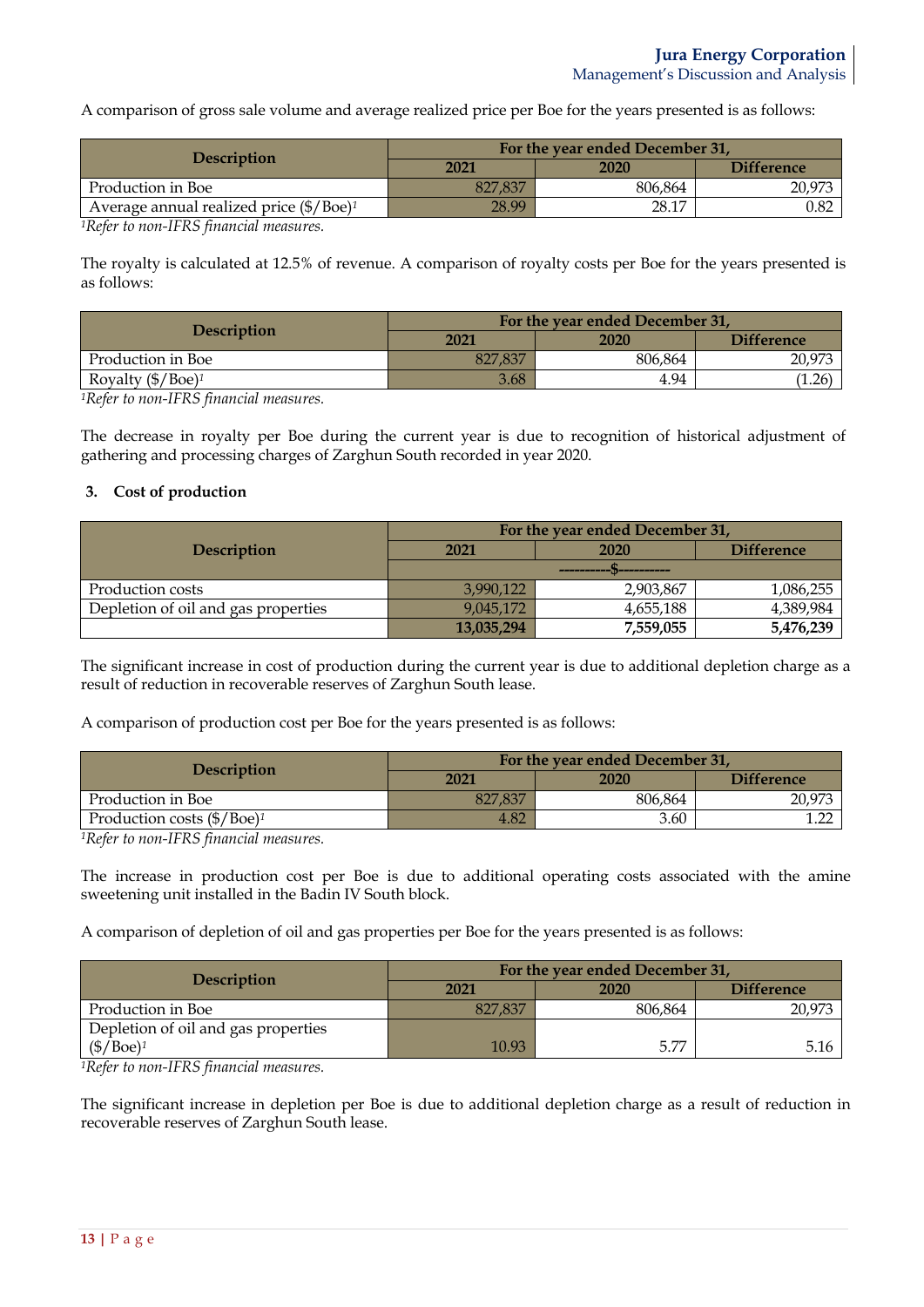## **4. General and administrative expenses**

|                                     | For the year ended December 31, |           |                   |  |
|-------------------------------------|---------------------------------|-----------|-------------------|--|
| Description                         | 2021                            | 2020      | <b>Difference</b> |  |
|                                     |                                 |           |                   |  |
| General and administrative expenses | 3.628.113                       | 2,759,764 | 868,349           |  |

The increase in general and administrative expenses is due to increments and annual bonus granted to the management team and increase in legal and professional costs.

Segment-wise breakup of general and administrative expenses for the year ended December 31, 2021 and 2020 is as follows:

|          | 2021      | 2020      |
|----------|-----------|-----------|
|          | £.        | S         |
| Canada   | 537,720   | 355,548   |
| Pakistan | 3,090,393 | 2,404,216 |

### **5. Exchange gain - net**

|                     | For the year ended December 31, |         |                   |  |
|---------------------|---------------------------------|---------|-------------------|--|
| <b>Description</b>  | 2021                            | 2020    | <b>Difference</b> |  |
|                     |                                 |         |                   |  |
| Exchange gain - net |                                 | 344.460 | 4,150             |  |

The currency translation exchange gain is due to the strengthening of US\$ exchange rate parity against PKR. The devaluation of PKR against US\$ was approx. 10.72% compared to approx. 3.4% in 2020.

### **6. Finance costs**

|                                            | For the year ended December 31, |           |                   |  |
|--------------------------------------------|---------------------------------|-----------|-------------------|--|
| Description                                | 2021                            | 2020      | <b>Difference</b> |  |
|                                            |                                 |           |                   |  |
| Interest on amounts due to related parties | 704,595                         | 1,416,064 | (711, 469)        |  |
| Interest on borrowings                     | 1,313,388                       | 1,709,582 | (396, 194)        |  |
| Accretion on asset retirement obligation   |                                 | 75,368    | (75, 368)         |  |
| Late payment surcharge on payment of       |                                 |           |                   |  |
| cash calls to operators                    |                                 | 58,489    | (58, 489)         |  |
|                                            | 2,017,983                       | 3,259,503 | (1,241,520)       |  |

The decrease in interest on amounts due to related parties and borrowings is due reduction in carrying amount on account of repayments made during the year.

## **7. Income tax charge/(reversal)**

|                                | For the year ended December 31, |         |                   |  |
|--------------------------------|---------------------------------|---------|-------------------|--|
| <b>Description</b>             | 2021                            | 2020    | <b>Difference</b> |  |
|                                | __________<br>__________        |         |                   |  |
| Current tax                    |                                 | -       |                   |  |
| Deferred tax charge/(reversal) | (3,281,861)                     | 916.744 | (4,198,605)       |  |

The reversal of deferred tax is due to a significant reduction in carrying value of oil and gas properties as a result of impairment and higher depletion charge recorded during the year.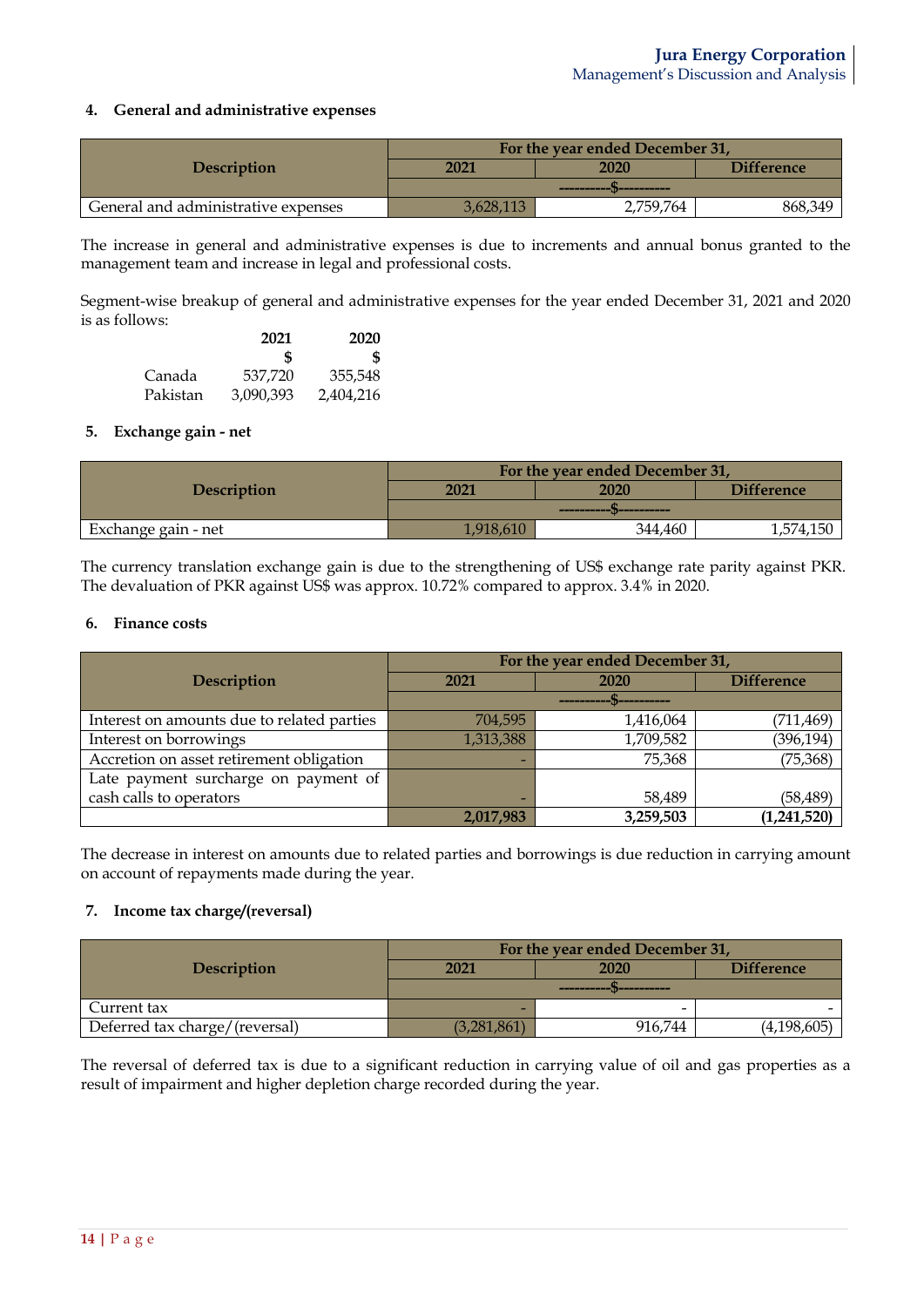# **8. Operating netback**

|                                         | For the year ended December 31, |             |                   |  |
|-----------------------------------------|---------------------------------|-------------|-------------------|--|
| Description                             | 2021                            | 2020        | <b>Difference</b> |  |
|                                         |                                 |             |                   |  |
| Net revenue                             | 20,953,932                      | 18,741,498  | 2,212,434         |  |
| Production costs                        | (3,990,122)                     | (2,903,867) | (1,086,255)       |  |
| Operating netback                       | 16,963,810                      | 15,837,631  | 1,126,179         |  |
| Production in Boe                       | 827,837                         | 806,864     | 20,973            |  |
| Operating Netback (\$/Boe) <sup>1</sup> | 20.49                           | 19.63       | 0.86              |  |

*1Refer to non-IFRS financial measures.*

## **Impairment of oil and gas properties**

During the year, the gas production from Zarghun South lease was significantly lower than the forecast prepared by the independent reserves valuer in its report prepared as at December 31, 2020. The decline in gas production is attributed to a significant drop in wellhead flowing pressures and excessive formation water production caused by a water breakthrough in the naturally fractured Dunghan reservoir. As a result, the management carried out an impairment test for its Cash Generating Units in accordance with the accounting policy stated in note 3 (xvii-b).

The tests were performed using a fair value less cost of disposal methodology using a discounted cash flow model. The fair value of each Cash Generating Unit ("CGU") was categorized as Level 3 fair value based on the unobservable inputs used. The determination of the recoverable amount of a CGU involves several assumptions and estimates which are subject to estimation uncertainty, as well as a significant degree of judgment. Significant estimates involved in the calculation include pricing assumptions, production and cost assumptions and the appropriate discount rate. The Company engages an independent reserves valuer to prepare an annual reserve report, which contains the pricing, production and cost assumptions that form the basis for determining the recoverable amount of each CGU. The future net cash flows are calculated by applying forecasted prices of gas reserves to estimated future production of proved and probable gas reserves, less estimated future expenditures to be incurred in developing and producing the proved and probable reserves. The present value of estimated future net cash flows is computed using an after-tax discount rate of 17.5%. The discount rate used reflects the specific risks relating to the underlying CGUs. As a result of the impairment tests, an impairment charge of \$14.39 million was recorded for CGU-I. At December 31, 2021, the recoverable amount of CGU-I was \$10.73 million. No impairment is required to be recognized for CGU-II and CGU-III.

The crude oil price forecast used to determine the recoverable amount are \$75/bbl in 2022, \$69.87/bbl in 2023, \$67.63/bbl in 2024, \$68.98/bbl in 2025 and an annual escalation of approximately 2% after 2025.

Estimates of the recoverable amounts are sensitive to discount rate and crude oil prices. The impact of 1% (increase)/decrease in the discount rate and 5% increase/(decrease) in the crude oil price forecast on the recoverable amount of each CGU is as follow:

|         | Recoverable | Discount rate |             |             | Crude oil price |
|---------|-------------|---------------|-------------|-------------|-----------------|
|         | amount      | 1% increase   | 1% decrease | 5% increase | 5% decrease     |
|         |             |               |             |             |                 |
| CGU-I   | 10,784,000  | (183,000)     | 189,000     | 204,000     | (273,000)       |
| CGU-II  | 3,414,000   | (83,000)      | 87,000      | 74,000      | (88,000)        |
| CGU-III | 16,112,000  | (383,000)     | 399,000     | 532,000     | (616,000)       |

As a result of applying the sensitivities to the discount rate and crude oil price, adequate cushion is available for CGU-II and CGU-III, however, there will be an immaterial impact on the impairment recorded for CGU-I.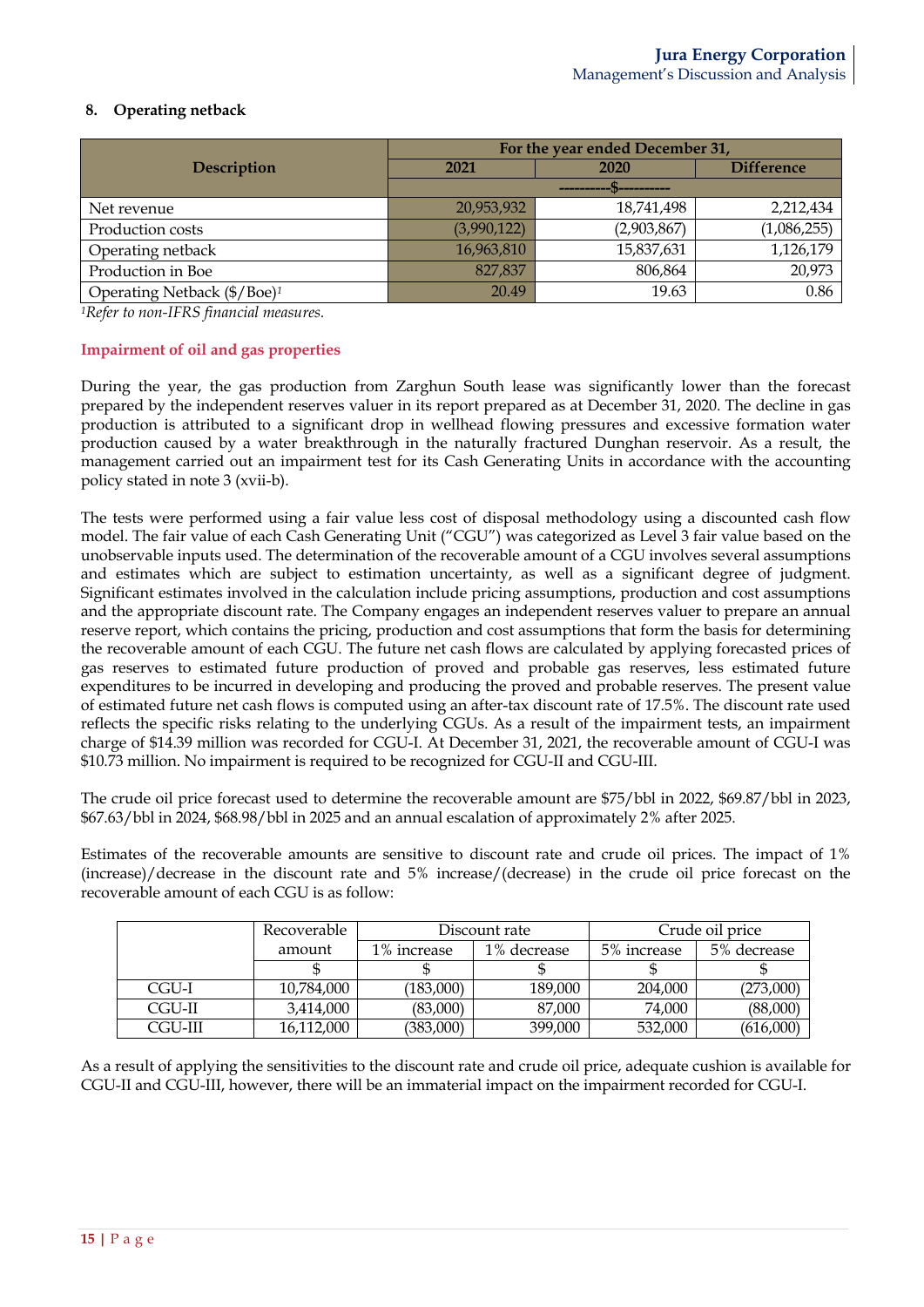#### **Provisions, contingencies and commitments**

#### **Contingencies and Commitments**

#### **Bank guarantees issued to the Government of Pakistan**

A bank guarantee of \$928,725 (2020: nil) has been issued to the DGPC in respect of minimum work commitments under the Nareli exploration license.

#### **Taxation**

The Company is involved in claims and actions arising in the course of the Company's operations and is subject to various legal actions and exposures, including tax positions taken by the Company. Although the outcome of these claims cannot be predicted with certainty, the Company does not expect these matters to have a material adverse effect on the Company's financial position, cash flows or results of operations. If an unfavorable outcome were to occur, there exists the possibility of a material adverse impact on the Company's consolidated net earnings or loss in the period in which the outcome is determined. Accruals for litigation, claims and assessments are recognized if the Company determines that the loss is probable, and the amount can be reasonably estimated. The Company believes it has made adequate provision for such legal claims. While fully supportable in the Company's view, some of these positions, including uncertain tax positions, if challenged may not be fully sustained on review.

#### **Financial Commitments**

The Company's financial commitments mainly consist of minimum work commitments related to its exploration licenses and approved authorities for expenditure. The following table summarizes the financial commitments of the Company as at December 31, 2021 and 2020. These financial commitments are expected to be funded through internal cash generation.

| Description                                                          | <b>December</b><br>31, 2021 | December<br>31, 2020 |
|----------------------------------------------------------------------|-----------------------------|----------------------|
|                                                                      |                             |                      |
| Minimum capital commitments related to exploration licenses          | 6,594,114                   | 2,972,086            |
| Commitments under approved AFEs                                      | 115,658                     | 558,550              |
| Commitment under share purchase agreement for the acquisition of EEL | 1,000                       | 1,000                |
| <b>Total</b>                                                         | 6,710,772                   | 3,531,636            |

Breakdown of minimum capital commitments related to exploration licenses per year:

| Description    | 2022      | 2022                     | 2023      | <b>Total</b> |
|----------------|-----------|--------------------------|-----------|--------------|
|                |           |                          |           |              |
| Zamzama North  | 1,224,000 | -                        |           | 1,224,000    |
| Guddu          | 426,300   | -                        |           | 426,300      |
| Badin IV North | 978,036   | $\overline{\phantom{0}}$ |           | 978,036      |
| Badin IV South | 343,750   |                          |           | 343,750      |
| Nareli         | 1,207,343 | 1,207,343                | 1,207,342 | 3,622,028    |
| <b>Total</b>   | 4,179,429 | 1,207,343                | 1,207,342 | 6,594,114    |

### **Going Concern and Liquidity**

At December 31, 2021, the Company had current assets of \$15.94 million comprising accounts and other receivables of \$8.87 million, restricted cash of \$2.52 million and cash and cash equivalents of \$4.55 million. Total current liabilities were \$22.08 million comprising accounts payable and accrued liabilities of \$16.65 million and current portion of borrowings and amounts due to related parties of \$5.43 million. During the year, the Company reported a net loss of \$6.81 million (2020: net profit of \$3.85 million). As at December 31, 2021, the Company has an accumulated deficit of \$54.67 million (2020: \$47.86 million). For the year ended December 31, 2021 the Company reported cash flows from operations of \$17.58 million (2020: \$8.27 million). In addition to its ongoing working capital requirements, the Company also had financial commitments as at December 31, 2021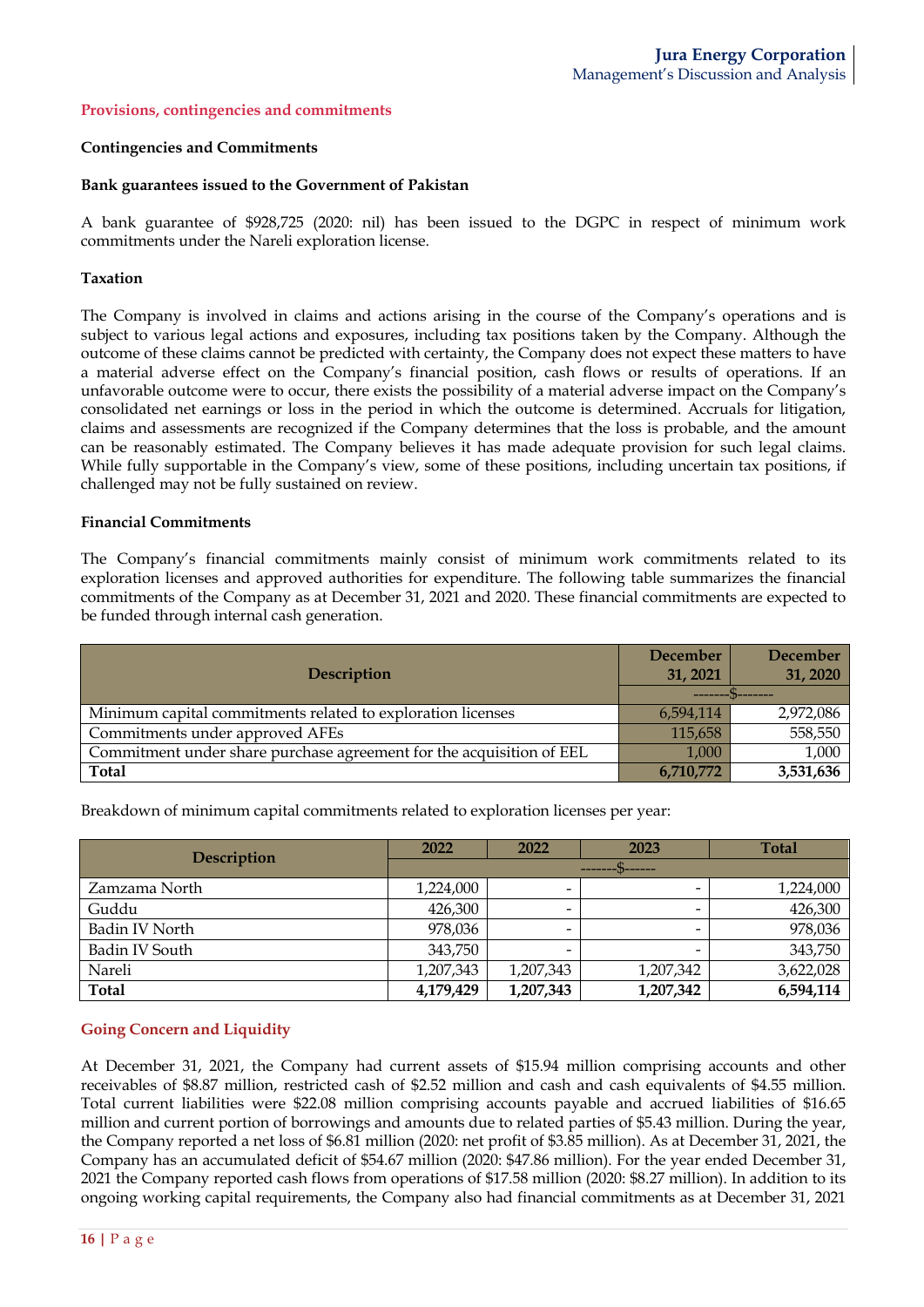that amounted to \$6.71 million*.* Furthermore, there could be uncertainties related to consistent decline in daily production from Zarghun South, economic dependence on joint venture partners and the current economic and political conditions in Pakistan.

These events and conditions create material uncertainties that may cast significant doubt as to the Company's ability to continue as a going concern, and, accordingly, the appropriateness of the use of accounting principles applicable to a going concern. The Company's ability to continue its operations and to realize assets at the carrying values is dependent upon obtaining additional debt or equity financing, maintaining continued support from its majority shareholder, generating positive cash flows and compliance with its capital expenditure commitments.

The consolidated financial statements of the Company do not reflect the adjustments to the carrying values of assets and liabilities and the reported revenues and expenses and balance sheet classifications that would be necessary if the Company was unable to realize its assets and settle its liabilities as a going concern in the normal course of operations.

### **Stock-Based Compensation**

During the year ended December 31, 2021 stock-based compensation of \$88,937 (2020: \$22,157) was charged to the consolidated statement of comprehensive income/(loss).

### **Restricted Share Units**

The Company has a restricted share unit plan pursuant to which restricted share units ("RSU") may be granted to directors and officers of the Company. The RSU generally vest over a period of upto three years and expire no more than five years from the date of grant. During the year, the Company granted 439,405 (2020: 385,672) restricted share units to its directors.

## **Results of Operations**

The following table summarizes the working capital of the Company as at December 31, 2021 as compared to December 31, 2020:

|                            | As at December | As at December |
|----------------------------|----------------|----------------|
| <b>Description</b>         | 31, 2021       | 31, 2020       |
|                            |                |                |
| Current assets             | 15,945,047     | 15,304,588     |
| <b>Current liabilities</b> | (22,083,448)   | (20,651,238)   |
| Working capital deficiency | (6, 138, 401)  | (5,346,650)    |

On November 27, 2021, SEPL entered into a running musharaka facility with Al Baraka Bank (Pakistan) Limited for an amount of PKR 500 million (approximately \$2.81). The running musharaka facility remained undrawn as at December 31, 2021. The working capital deficiency includes current portion of borrowings and amounts due to related parties amounting to \$5.43 million, which are due for repayment over next twelve months in accordance with a repayment schedule agreed with the counterparties. The adjusted working capital deficiency will be funded from the proceeds of running musharaka facility and operating cashflows of the Company. The management believes that the Company will generate adequate operating cashflows required to settle these obligations in a timely manner as and when they become due.

## **Contractual Obligations**

The following table sets forth the contractual obligations of the Company as at December 31, 2021:

|                                        | Payments due by period |             |           |         |         |
|----------------------------------------|------------------------|-------------|-----------|---------|---------|
| <b>Description</b>                     | <b>Total</b>           | Less than 1 | 1-3 years | $4 - 5$ | After 5 |
|                                        |                        | vear        |           | vears   | vears   |
|                                        |                        |             |           |         |         |
| Minimum capital commitments related to |                        |             |           |         |         |
| exploration licenses <sup>(1)</sup>    | 6,594,114              | 4,179,429   | 2,414,685 | -       |         |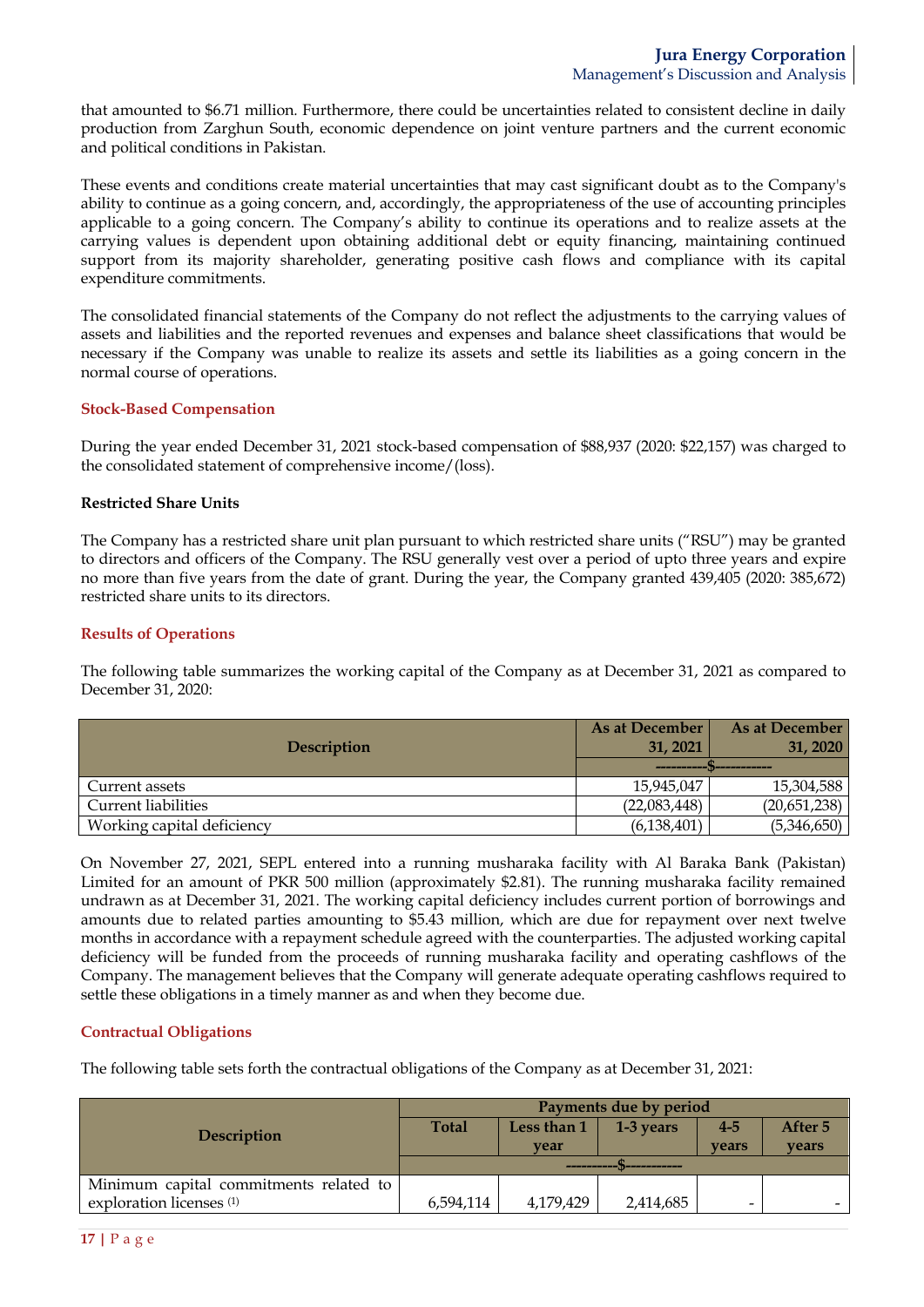| Commitments under outstanding AFEs  | 115.658    | 115,658    |           |                          |           |
|-------------------------------------|------------|------------|-----------|--------------------------|-----------|
| Purchase obligations <sup>(2)</sup> | .000       | 1.000      |           | $\overline{\phantom{0}}$ |           |
| Other obligations $(3)$             | 32,268,379 | 22.083.448 | 6,260,224 |                          | 3.924.707 |
| Total contractual obligations       | 38.979.151 | 26,379,535 | 8,674,909 |                          | 3.924.707 |

**Notes:**

- (1) "Obligations related to exploration licenses" means the obligations which are legally binding on the Company pursuant to the terms of the relevant PCA.
- (2) "Purchase obligation" means a binding share purchase agreement entered into by the Company with respect to the acquisition of EEL that specifies all significant terms related thereto, and the timing of the transaction.
- (3) "Other obligations" means other financial liabilities reflected in the Company's statement of financial position.

#### **Off-Balance Sheet Arrangements**

Off-balance sheet arrangements include a bank guarantee of \$928,725 (2020: nil) issued to the DGPC in respect of minimum work commitments under the Nareli exploration license.

### **Transactions with Related Parties**

The Company's related parties with significant transactions during the year include its majority shareholder, JS Energy Limited ("JSEL"), JS Bank Limited, an associated entity, and key management personnel. Details of transactions with related parties are as follows:

### *Transaction with Majority Shareholder – JS Energy Limited*

JS Energy Limited, the majority shareholder of JEC, provided financial support to SEPL in the form of an interest-bearing bridge loan and a short-term loan. The loans carry interest at the rate of 11% per annum compounded quarterly. The changes in loan balances during the applicable periods and balances outstanding as at December 31, 2021 and 2020 are as follows:

| <b>Description</b>                       | <b>December</b><br>31, 2021 | <b>December</b><br>31, 2020 |
|------------------------------------------|-----------------------------|-----------------------------|
|                                          |                             |                             |
| <b>Bridge loan</b>                       |                             |                             |
| Balance payable at beginning of the year | 7,489,109                   | 11,945,956                  |
| Interest accrued during the year         | 354,075                     | 1,170,610                   |
| Principal repaid during the year         | (7,350,270)                 | (932, 796)                  |
| Interest paid during the year            | (349,730)                   | (4,694,661)                 |
| Balance payable at end of the year       | 143,184                     | 7,489,109                   |
| Short-term loan                          |                             |                             |
| Balance payable at beginning of the year |                             | 822,739                     |
| Interest accrued during the year         |                             | 9,804                       |
| Principal repaid during the year         |                             | (820, 607)                  |
| Interest paid during the year            |                             | (11, 936)                   |
| Balance payable at end of the year       |                             |                             |

#### *Transaction with Associated Entity – JS Bank Limited*

JS Bank is a participant in Askari Bank syndicated term finance facilities with a participation of PKR 550 million (equivalent \$3.10 million). Further, JS Bank has also provided running finance facilities of PKR 425 million (equivalent \$2.39 million).

The changes in loan balances during the applicable periods and balances outstanding as at December 31, 2021 and 2020 are as follows:

|                                                | December  | December 31, |
|------------------------------------------------|-----------|--------------|
| <b>Description</b>                             | 31, 2021  | 2020         |
|                                                |           |              |
| <b>AKBL Syndicated term finance facilities</b> |           |              |
| Balance payable at beginning of the            | 3,385,343 |              |
| Loan received during the year                  |           | 3,367,645    |
| Interest accrued during the year               | 350,875   | 361,134      |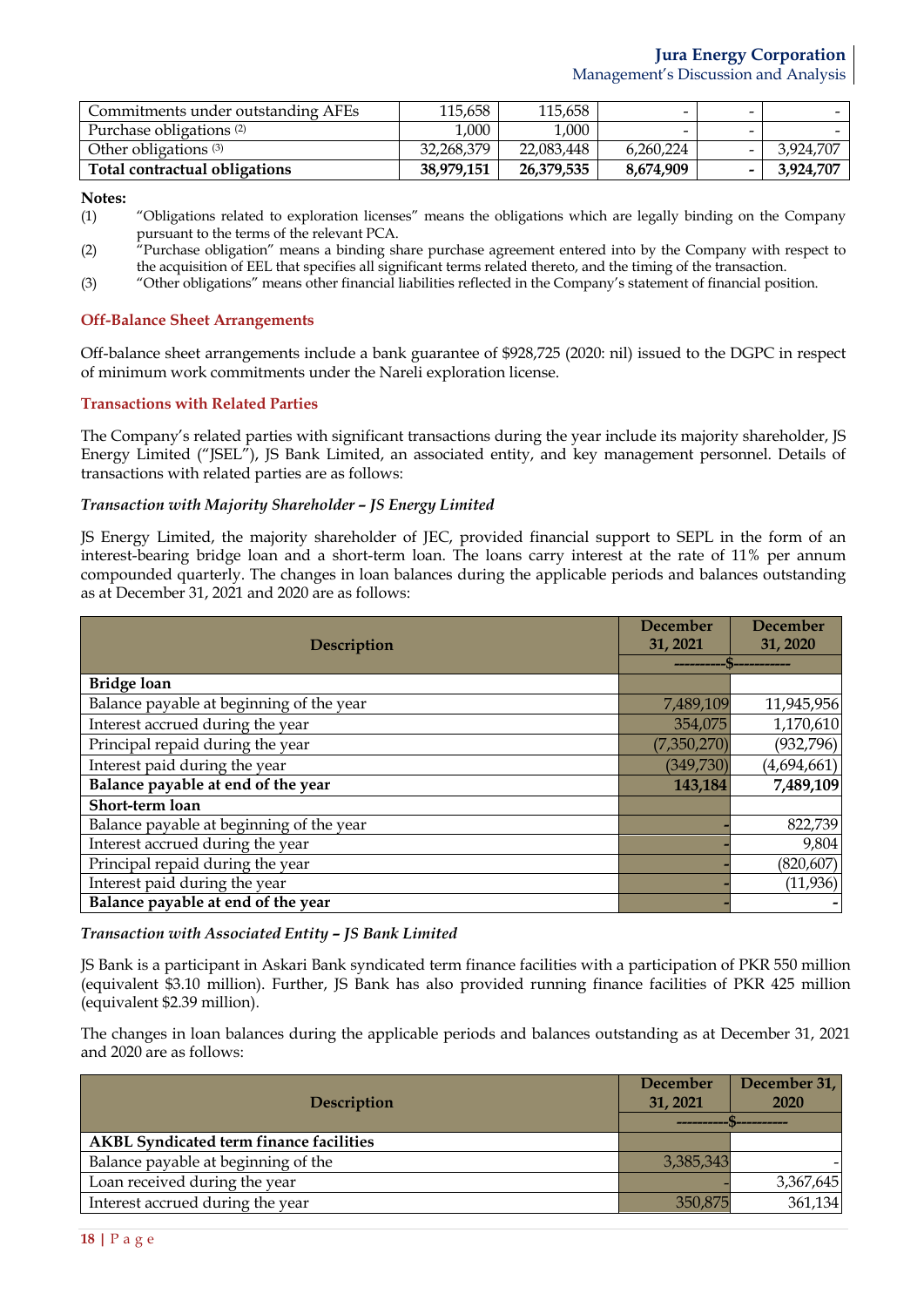| Description                                 | <b>December</b><br>31, 2021 | December 31,<br>2020 |
|---------------------------------------------|-----------------------------|----------------------|
| Principal repaid during the year            | (642, 971)                  |                      |
| Interest paid during the year               | (322, 270)                  | (274, 328)           |
| Exchange gain on retranslation              | (264, 938)                  | (69, 108)            |
| Balance payable at end of the year          | 2,506,039                   | 3,385,343            |
| <b>Running finance facilities</b>           |                             |                      |
| Balance payable at beginning of the year    | 3,968,181                   |                      |
| Facility utilized/(settled) during the year | (1, 189, 381)               | 3,815,722            |
| Interest accrued during the year            | 350,520                     | 185,773              |
| Interest paid during the year               | (350, 447)                  | (66, 595)            |
| Exchange loss on retranslation              | (343, 308)                  | 33,281               |
| Balance payable at end of the year          | 2,435,566                   | 3,968,181            |
| <b>ABPL</b> Syndicated credit facilities    |                             |                      |
| Balance payable at beginning of the year    |                             | 1,578,859            |
| Interest accrued during the year            |                             | 38,810               |
| Principal repaid during the year            |                             | (1,552,046)          |
| Interest paid during the year               |                             | (64, 702)            |
| Exchange gain on retranslation              |                             | (921)                |
| Balance payable at end of the year          |                             |                      |
| <b>Term finance facilities</b>              |                             |                      |
| Balance payable at beginning of the year    |                             | 1,852,383            |
| Interest accrued during the year            |                             | 49,877               |
| Principal repaid during the year            |                             | (1,822,783)          |
| Interest paid during the year               |                             | (78, 970)            |
| Exchange gain on retranslation              |                             | (507)                |
| Balance payable at end of the year          |                             |                      |

## *Key Management Personnel*

|                                  | December | <b>December</b> |
|----------------------------------|----------|-----------------|
| <b>Description</b>               | 31, 2021 | 31, 2020        |
|                                  |          |                 |
| Management salaries and benefits | 565,724  | 557,700         |
| Directors' fees and compensation | 248,018  | 88,784          |
| Total                            | 813,742  | 646,484         |

## **Future Outlook**

The Company's capital expenditure program for 2022 includes:

- development of Zainab gas and condensate discovery in Badin IV North block;
- drilling of one exploration well in the Badin IV South exploration license; and
- drilling of one exploration well in the Guddu exploration license.

This capital expenditure program is expected to be funded through available cash and internal cash generation.

In the near future, the Company expects the commencement of commercial production from Zainab gas and condensate discovery in Badin IV North block.

The Company's future outlook is also dependent on the expected extension in the terms of expired licenses and leases. The management believes that these extensions will be granted in the ordinary course of business.

## **Impact of change in international oil prices on wellhead gas prices in Pakistan**

In early March 2020 and upto February 2021, the global crude oil prices experienced multi-decade lows coupled with extreme levels of volatility driven primarily by the unprecedented demand shock due to COVID-19. The crude oil prices have recovered significantly since March 2021.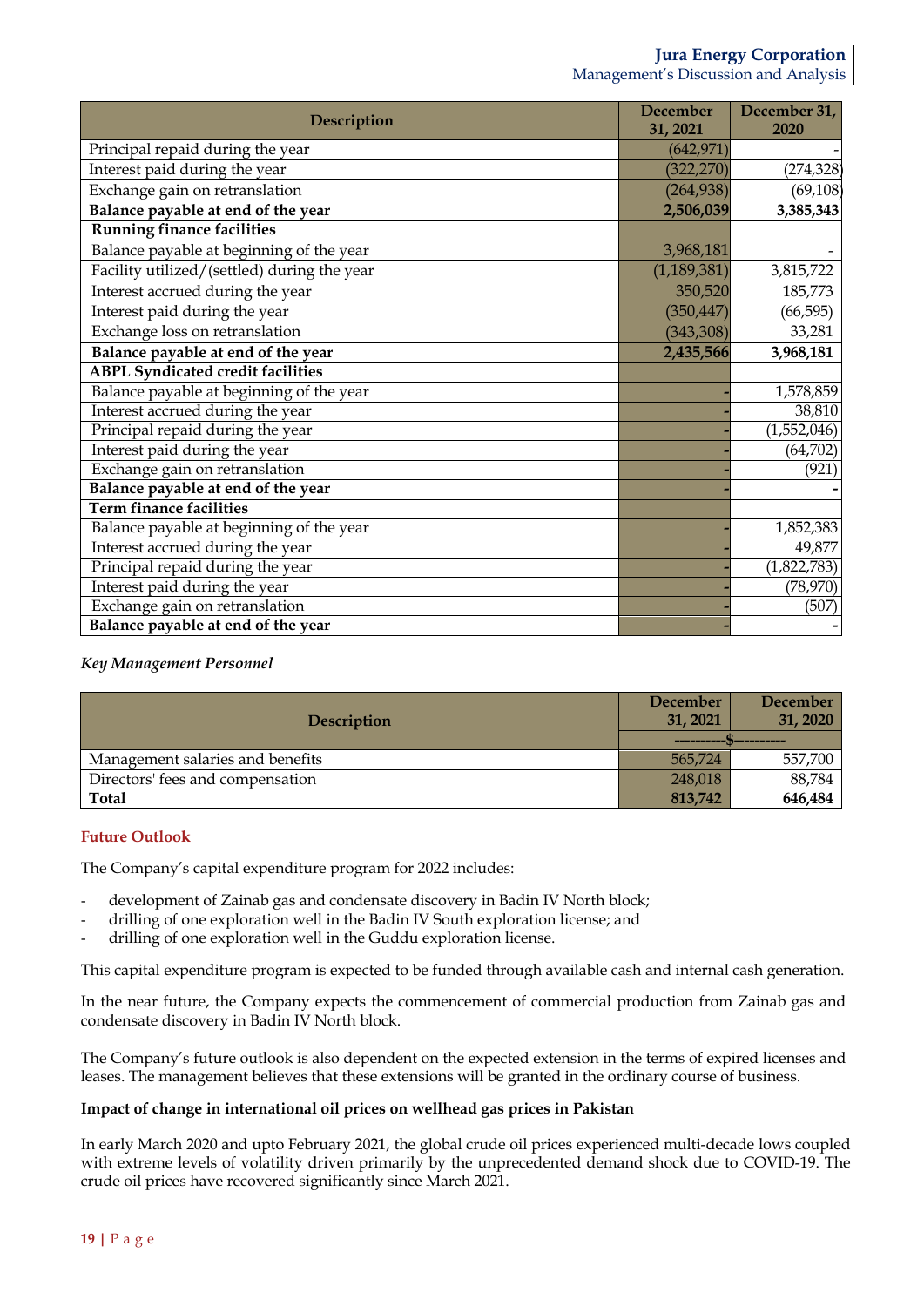In Pakistan, the price for gas purchased by the GoP is based on a formula and linked to the international prices for a basket of imported Arabian and Persian Gulf crude oil ("Basket of Crude"). Prices are based upon a baseline of 1,000 Btu/Scf. If the gas which is sold has a Btu content which is less than or greater than 1,000 Btu/Scf, the price is proportionately decreased or increased, respectively.

The wellhead gas price in Pakistan is determined by applying step up discounting using various slabs under the different applicable petroleum policies to the C&F price of the Basket of Crude. The basket will reflect the actual mix of imported crude oils in the previous six months (January to June and July to December) in Pakistan as notified by the Ministry of Petroleum and Natural Resources, Government of Pakistan. Each discounting table under a policy has a predetermined C&F floor and ceiling price. The discount table is designed to provide maximum benefit to the seller for a lower C&F price. As the C&F price increases the applicable discount also increases until the C&F price reaches the ceiling price. The discounts applicable to the C&F price under various slabs range from 0% to 90%. No benefit is provided to the seller if the C&F price is higher than the ceiling price. The applicable floor and ceiling prices vary for each petroleum policy.

As a result of the formula used for calculating the price for gas purchased by the GoP, decreases in international oil prices do not proportionately reduce the price for gas purchased by the GoP. For example, a 40% reduction in international crude oil pricing from \$50/Bbl to \$30/Bbl will result in a 5 - 25% decrease in the price for gas purchased by the GoP under various applicable petroleum policies. Petroleum Policy, 2012 has the highest ceiling price and, accordingly, gas prices under this policy are the most impacted by a reduction in international oil prices. The applicability of particular petroleum policy to wellhead gas pricing for a discovery depends upon timing of drilling and commencement of production from the discovery area.

## **Critical Accounting Estimates and Judgements**

Estimates and judgements are continually evaluated and are based on historical experience and other factors, including expectations of future events that are believed to be reasonable under the circumstances.

### Critical accounting estimates and assumptions

The Company makes estimates and assumptions concerning the future. The resulting accounting estimates will, by definition, seldom equal the related actual results. The estimates and assumptions that have a significant risk of causing a material adjustment to the carrying amounts of assets and liabilities within the next financial year are addressed below:

a) Exploration and evaluation expenditure

The Company's accounting policy for exploration and evaluation expenditure results in certain items of expenditure being capitalized for an area of interest where it is considered likely to be recoverable by future exploitation or sale or where the activities have not reached a stage which permits a reasonable assessment of the existence of reserves. This policy requires management to make certain estimates and assumptions as to future events and circumstances, in particular, whether an economically viable extraction operation can be established. Any such estimates and assumptions may change as new information becomes available. If, after having capitalized the expenditure under the policy, a judgment is made that recovery of the expenditure is unlikely, the relevant capitalized amount is written off to the statement of comprehensive income/(loss).

b) Estimated impairment of oil and gas properties

Oil and gas reserves are an important element in impairment testing for oil and gas properties. Estimates of oil and gas reserves are inherently imprecise and are subject to future revision. These reserves are estimated by an independent expert with reference to the available reservoir and well information, including production and pressure trends for producing reservoirs and, in some cases, subject to definitional limits, to similar data from other producing reservoirs.

Oil and gas properties are reviewed for impairment, whenever events or change in circumstances indicate that the carrying value may not be recoverable. An impairment loss is recognized for the amount by which the carrying amount exceeds its recoverable amount.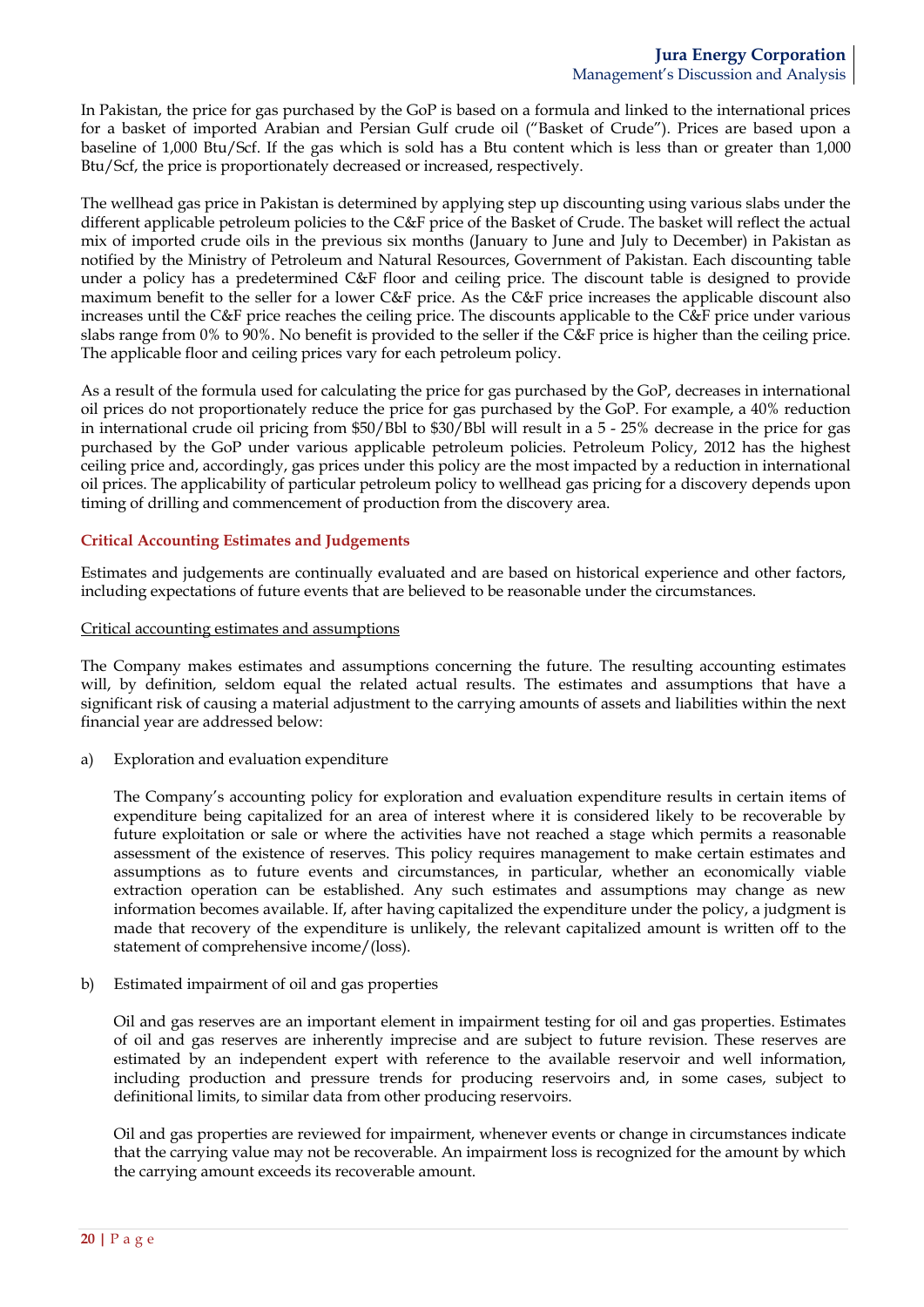The recoverable amount of a cash-generating unit ("CGU") and an individual asset is determined based on the higher of the value-in-use calculations and fair value less costs of disposal. These calculations require the use of estimates and assumptions, including the discount rate. It is reasonably possible that the commodity price assumptions may change, which may impact the estimated life of the field and economically recoverable reserves and may require a material adjustment to the carrying value of oil and gas properties. The Company monitors internal and external indicators of impairment relating to its assets.

c) Estimated oil and gas reserves used for depletion of oil and gas properties

Proved and probable reserves, used for recording depletion of oil and gas properties, are estimated by an independent expert with reference to the available reservoir and well information. Proved and probable reserves estimates are subject to revision, either upward or downward, based on new information, such as from development drilling and production activities or from changes in economic factors, including product prices, contract terms or development plans. Changes to the estimates of proved and probable reserves affect the amount of depletion recorded in the financial statements for oil and gas properties related to hydrocarbon production activities.

d) Asset retirement obligation

Estimates of the amount of provision for asset retirement obligations are recognized based on current legal and constructive requirements, technology, and price levels. Provision is recorded based on the estimates received from the operator, where available, or the information provided by the technical department of the Company based on the best estimates. However, the actual outflows can differ from the estimated cash outflows due to changes in laws, regulations, public expectations, technology, prices, and conditions, and can take place many years in the future; the carrying amount of provision is reviewed and adjusted to take account of such changes.

e) Recognition of deferred tax assets

The recognition of deferred tax assets is based upon whether it is more likely than not that sufficient and suitable taxable profits will be available in the future against which the reversal of temporary differences can be deducted. To determine the future taxable profits, reference is made to the latest available profit forecasts. Where the temporary differences are related to losses, relevant tax law is considered to determine the availability of the losses to offset against the future taxable profits.

Significant items on which the Company has exercised accounting judgement include recognition of deferred tax assets in respect of tax losses in Pakistan.

f) Measurement of share-based payments

Share-based payments recorded pursuant to share-based compensation plans are subject to estimated fair values, forfeiture rates, volatility, and the future attainment of performance criteria, if any.

g) Leases

The lease liability is initially measured at the present value of the lease payments that are not paid at the commencement date, discounted using the interest rate implicit in the lease or, if that rate cannot be readily determined, the Company's incremental borrowing rate. Generally, the Company uses its incremental borrowing rate as the discount rate, which is estimated at the inception of the lease. At transition, lease liabilities were measured at the present value of the remaining lease payments, discounted at the Company's incremental borrowing rate. The Company's incremental borrowing rate is estimated using prevailing interest rates, market precedents and the Company's credit rating.

h) Expected renewal of expired exploration licenses and leases

The expiry of the term of an exploration license or lease is an important element in impairment testing for exploration and evaluation assets and oil and gas properties. While assessing the expected renewals of expired exploration licenses and leases, the management consider the related provisions of relevant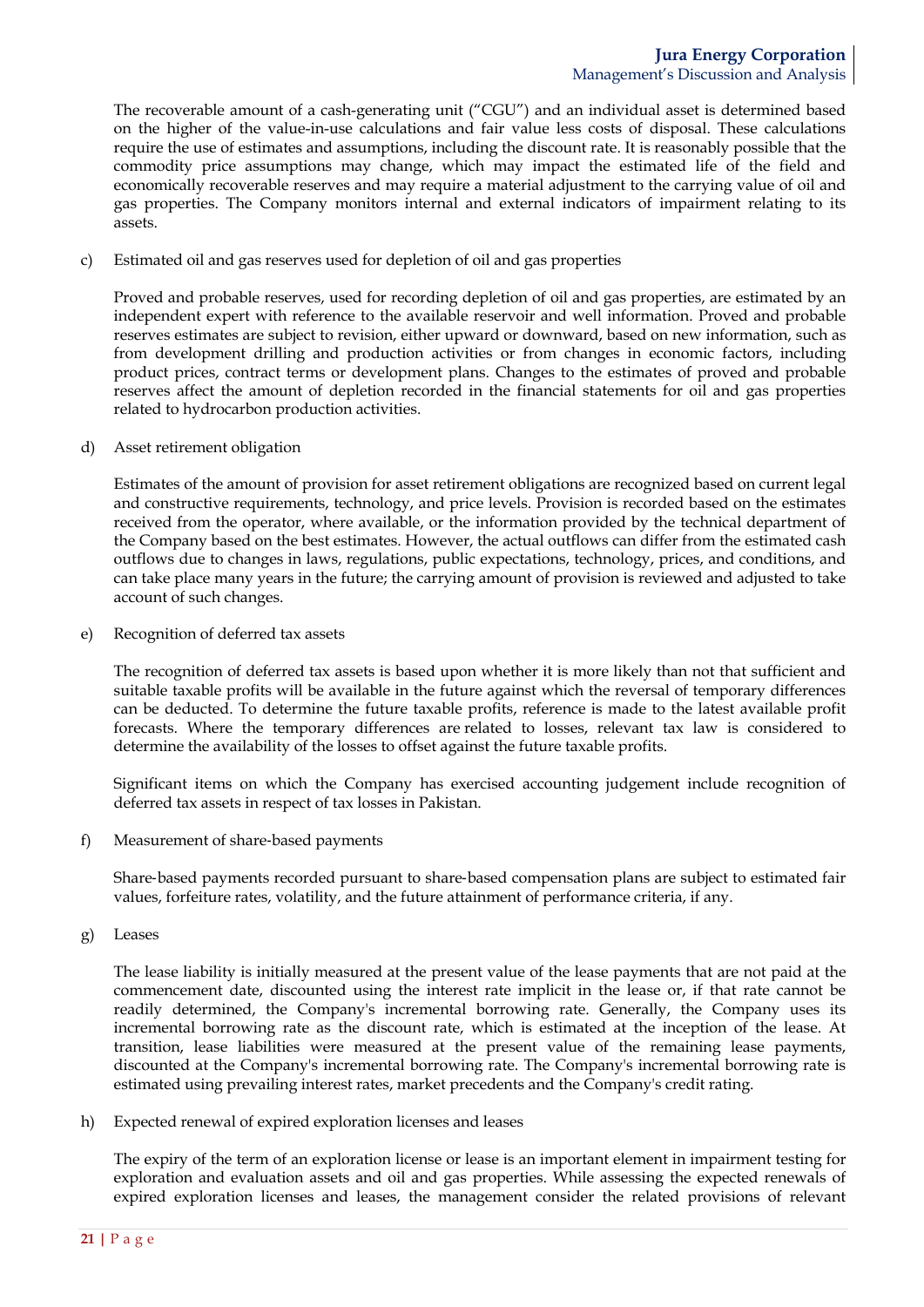petroleum concession agreements, history of previous renewals granted by the regulatory authorities and industry precedents.

Critical judgements in applying the entity's accounting policies

i) Determination of CGUs for impairment testing

For impairment testing, oil and gas properties are aggregated into CGUs, based on separately identifiable and largely independent cash flows. The determination of the Company's CGUs, however, is subject to judgement.

j) Asset retirement obligation

Provision is recognized for the future restoration cost of oil and gas wells, production facilities and pipelines at the end of their economic lives. The timing of recognition requires the application of judgment to existing facts and circumstances, which can be subject to change.

k) Fair value measurement

When the fair values of financial assets and financial liabilities recorded in the statement of financial position cannot be measured based on quoted prices in active markets, their fair value is measured using valuation techniques including the discounted cash flow (DCF) model. The inputs to these models are taken from observable markets where possible, but where this is not feasible, a degree of judgement is required in establishing fair values. Judgements include considerations of inputs such as liquidity risk, credit risk and volatility. Changes in assumptions relating to these factors could affect the reported fair value of financial instruments.

l) Determination of functional currency

The determination of the functional currency of the Company is critical and requires significant judgment, since the recording of transactions and exchange differences arising therefrom are dependent on the functional currency selected.

m) Leases

The Company assesses whether a contract is or contains a lease at inception of the contract. This assessment involves the exercise of judgement about whether it depends on a specified asset, whether the Company obtains substantially all the economic benefits from the use of that asset, and whether the Company has the right to direct the use of the asset. Furthermore, the Company assesses and reassesses the likelihood of it exercising renewal options.

n) Impact of the coronavirus ("COVID-19") pandemic

The COVID-19 pandemic continues to evolve and despite the governmental responses to control and restrict the spread, it continued to result in disruptions of business operations and an increase in economic uncertainty worldwide. As a result, there remains significant uncertainty as to the extent and duration of the global economic slowdown. This uncertainty has created volatility in commodity prices, currency exchange rates and a marked decline in long-term interest rates. Management applied judgment and will continue to assess the situation in determining the impact of the significant uncertainties created by these events and conditions on the carrying amounts of assets and liabilities in the consolidated financial statements.

## **Financial Risk Management**

## **Financial risk factors**

The Company's activities expose it to a variety of financial risks: market risk (including currency risk, fair value interest rate risk, cash flow interest rate risk and price risk), credit risk and liquidity risk. The Company's overall risk management program focuses on the unpredictability of financial markets and seeks to minimize potential adverse effects on the Company's financial performance.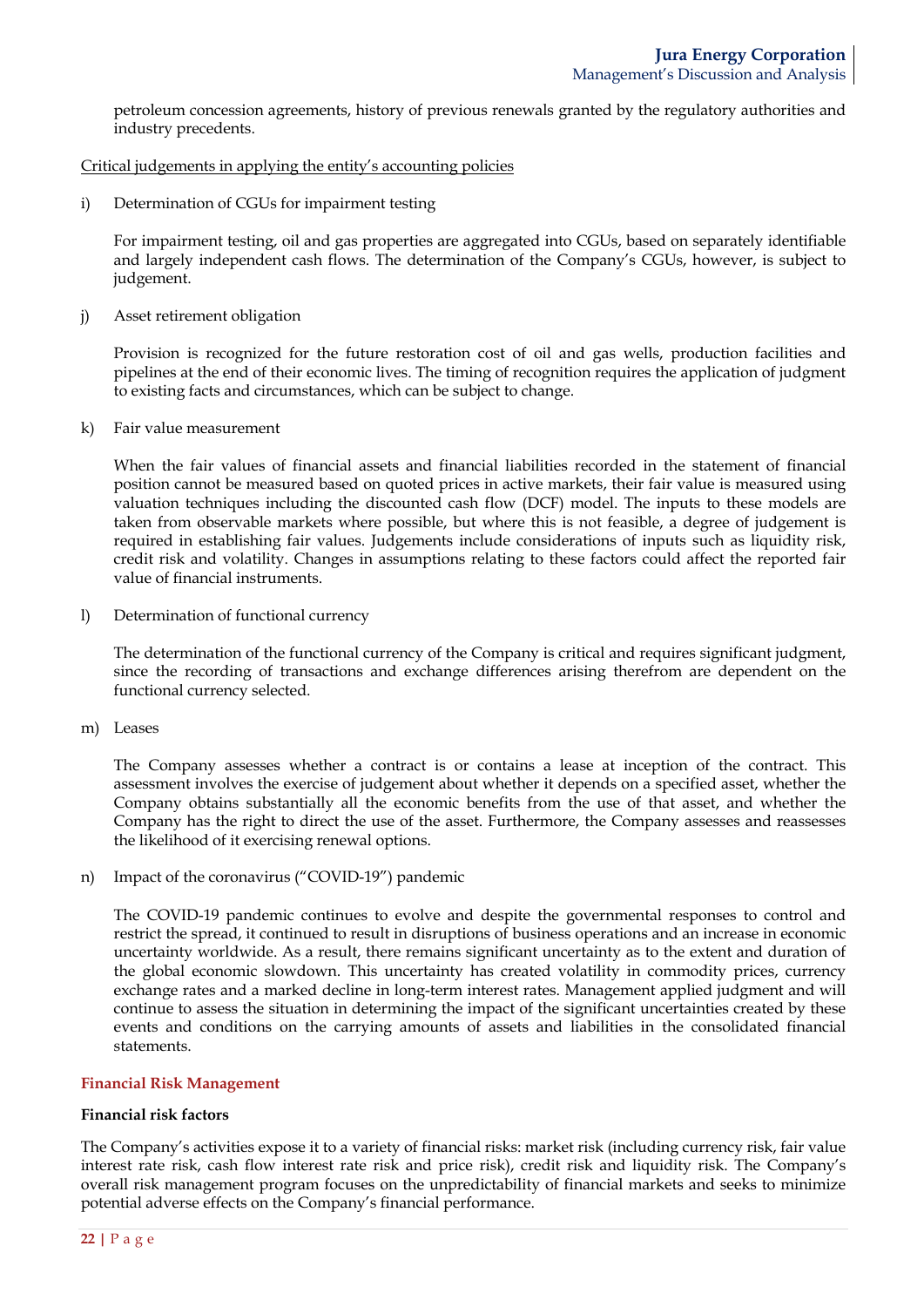Risk management is carried out by the Board. The Board provides risk management guidance covering specific areas such as foreign exchange risk, interest rate risk, credit risk and investment of excess liquidity.

Market risk

i) Currency risk

Currency risk is the risk that the fair value or future cash flows of a financial instrument will fluctuate because of changes in foreign exchange rates. Currency risk arises mainly from future commercial transactions or receivables and payables that exist due to transactions in foreign currencies. The Company is exposed to currency risk arising from various currency exposures, primarily with respect to the Pakistan Rupee (PKR) and Canadian Dollar (CAD). Currently, the Company's foreign exchange risk exposure is restricted to the amounts receivable/payable in foreign currency. The Company's exposure to currency risk is as follows:

|                                          | <b>December</b> | <b>December</b> |
|------------------------------------------|-----------------|-----------------|
| <b>Description</b>                       | 31, 2021        | 31, 2020        |
|                                          |                 |                 |
| <b>PKR</b>                               |                 |                 |
| <b>Bank balances</b>                     | 1,605,246       | 605,798         |
| Accounts and other receivables           | 1,359,718       | 1,762,782       |
| Accounts payable and accrued liabilities | (11, 458, 515)  | (9,357,194)     |
| Amounts due to related parties           | (2, 435, 566)   | (3,968,181)     |
| Borrowings                               | (9, 113, 121)   | (12, 316, 816)  |
| Net exposure                             | (20, 042, 238)  | (23, 273, 611)  |
| <b>CAD</b>                               |                 |                 |
| <b>Bank balances</b>                     |                 | 320             |
| Accounts and other receivables           | 22,183          | 9,233           |
| Accounts payable and accrued liabilities | (27, 681)       | (2, 135)        |
| Net exposure                             | (5, 498)        | 7,418           |

The following significant exchange rates were applied during the year:

| <b>Description</b>  | 2021   | 2020   |
|---------------------|--------|--------|
| PKR per USD         |        |        |
| Average rate        | 161.66 | 162.03 |
| Reporting date rate | 177.77 | 160.55 |
| CAD per USD         |        |        |
| Average rate        | 1.25   | 1.34   |
| Reporting date rate | 1.27   | 1.27   |

If the functional currency, at the reporting date, had fluctuated by 5% against the PKR and CAD with all other variables held constant, the impact on comprehensive income/(loss) for the year would have been \$1,002,387 (2020: \$1,163,310) respectively lower/higher, mainly as a result of exchange gains/losses on translation of foreign exchange denominated financial instruments. Currency risk sensitivity to foreign exchange movements has been calculated on a symmetric basis.

ii) Other price risk

Other price risk represents the risk that the fair value or future cash flows of a financial instrument will fluctuate because of changes in market prices (other than those arising from interest rate risk or currency risk), whether those changes are caused by factors specific to the individual financial instrument or its issuer, or factors affecting all similar financial instruments traded in the market. The Company does not have any financial instrument exposed to other price risk.

iii) Interest rate risk

Interest rate risk represents the risk that the fair value or future cash flows of a financial instrument will fluctuate because of changes in market interest rates. At the date of the statement of financial position, the interest rate profile of the Company's interest-bearing financial instruments is: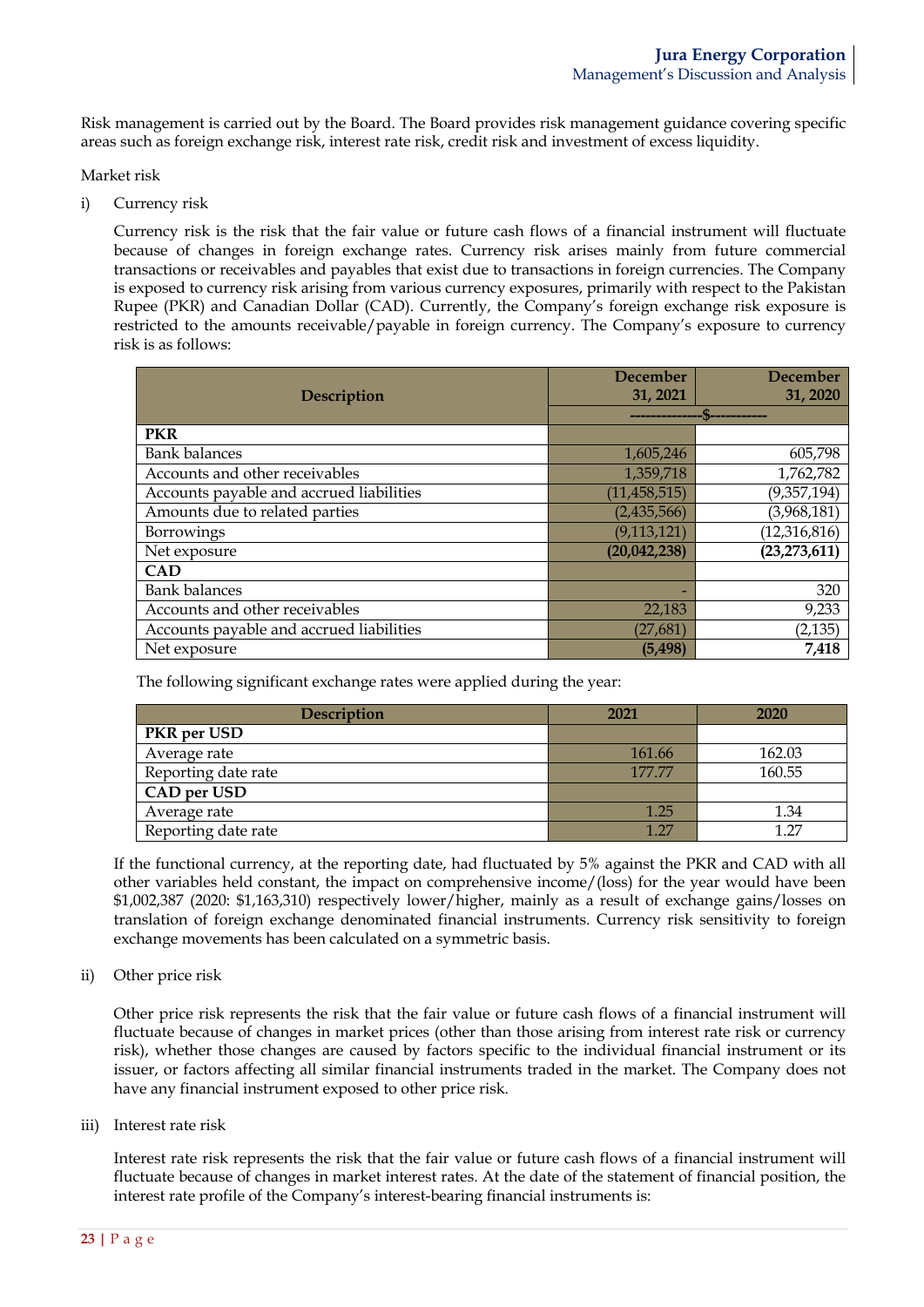| Description                      | December<br>31, 2021 | <b>December</b><br>31, 2020 |
|----------------------------------|----------------------|-----------------------------|
|                                  |                      |                             |
| Fixed rate instruments           |                      |                             |
| - Amounts due to related parties | 143,184              | 7,489,109                   |
| Floating rate instruments        |                      |                             |
| - Borrowings                     | 9,113,121            | 12,316,816                  |
| - Amounts due to related parties | 2,435,566            | 3,968,181                   |

Fair value sensitivity analysis for fixed rate instruments

If the interest rate, at the reporting date, had fluctuated by 1% with all other variables held constant, the impact on comprehensive income/(loss) for the year would have been \$115,487 (2020: \$162,850) respectively lower/higher, mainly as a result of interest on floating rate financial instruments. Interest rate risk sensitivity to foreign exchange movements has been calculated on a symmetric basis.

iv) Credit risk

Credit risk represents the risk that one party to a financial instrument will cause a financial loss for the other party, by failing to discharge an obligation. The maximum exposure to credit risk at the reporting date is as follows:

|                                | <b>December</b> | <b>December</b> |
|--------------------------------|-----------------|-----------------|
| Description                    | 31, 2021        | 31, 2020        |
|                                |                 |                 |
| Cash at bank                   | 4,552,282       | 2,626,455       |
| Restricted cash                | 2,517,924       | 512,325         |
| Accounts and other receivables | 8,874,418       | 12,162,705      |
| <b>Total</b>                   | 15,944,624      | 15,301,485      |

The credit risk on liquid funds is limited because the counterparties are banks with reasonably high credit ratings. In case of trade receivables, the Company believes that it is not exposed to major concentrations of credit risk, due to the high credit worthiness of corresponding parties. The credit quality of bank balances and restricted cash, that are neither past due nor impaired, can be assessed by reference to external credit ratings (if available) or to historical information about the counterparty default rate:

| <b>Description</b>                | <b>Rating</b>        | <b>Credit</b> | 2021      | 2020      |
|-----------------------------------|----------------------|---------------|-----------|-----------|
|                                   | agency               | rating        |           |           |
| Royal Bank of Canada              | Moody's <sup>1</sup> | Aa2           |           | 909,254   |
| Meezan Bank Limited               | VIS <sup>2</sup>     | $AA+$         | 484       | 519       |
| Bank Alfalah Limited              | VIS                  | $AA+$         | 563       | 574       |
| Askari Bank Limited               | PACRA <sup>3</sup>   | $AA+$         | 6,263,506 | 596,843   |
| <b>JS Bank Limited</b>            | <b>PACRA</b>         | $AA-$         | 2,470     | 4,554     |
| Silk Bank Limited                 | VIS                  | A-            | 5         |           |
| Al Baraka Bank (Pakistan) Limited | VIS                  | $A+$          | 803,178   | 1,627,031 |
| <b>Total</b>                      |                      |               | 7,070,206 | 3,138,780 |

1Moody's Investors Service

2VIS Credit Rating Company

3The Pakistan Credit Rating Agency Limited

Due to the Company's long-standing business relationships with these counterparties, and after giving due consideration to their strong financial standing, management does not expect non-performance by these counterparties on their obligations to the Company. Accordingly, the credit risk is minimal.

The majority of the Company's trade receivables relate to the sale of natural gas to Sui Southern Gas Company Limited ("SSGCL"), a Pakistan state-owned gas transmission company. At December 31, 2021, 94.53% (2020: 96.87%) of the Company's trade receivables were for gas sales to SSGCL. While determining whether amounts that are past due are collectible, the management assesses the creditworthiness and past payment history of the counterparty, as well as the nature of the past due amount. JEC considers all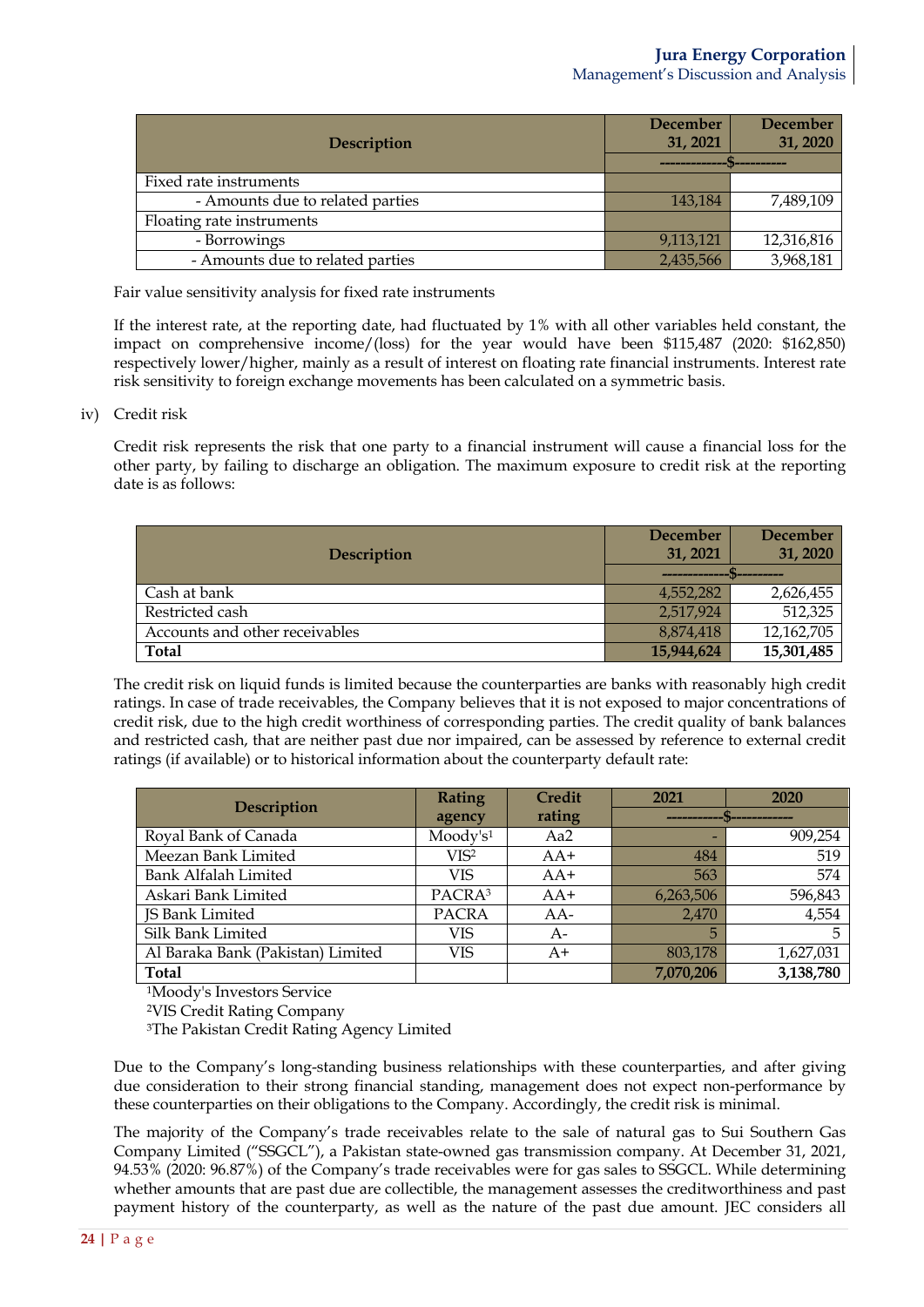amounts greater than 90 days to be past due, at which point significant increase in credit risk exists. The lifetime expected credit loss allowances related to the Company's accounts and other receivables was nominal as at and for the years ended December 31, 2021 and 2020. As of December 31, 2021, trade receivables of \$51,911 (2020: \$1,037,177) were past due but not impaired. The aging analysis of these trade receivables is as follows:

| Description    | December<br>31, 2021 | <b>December</b><br>31, 2020             |
|----------------|----------------------|-----------------------------------------|
|                |                      | --------- <del>------------------</del> |
| Upto 3 months  | 6,865,059            | 7,539,371                               |
| 3 to 6 months  | 51.911               | 1,033,493                               |
| Above 6 months |                      | 3,684                                   |
| <b>Total</b>   | 6,916,970            | 8,576,548                               |

### v) Liquidity risk

Liquidity risk is the risk that an entity will encounter difficulty in meeting obligations associated with financial liabilities. The Company follows an effective cash management and planning process to ensure availability of funds and to take appropriate measures for new requirements. The following are contractual maturities of financial liabilities as at December 31, 2021 and 2020:

|                            | Less than  | $6 - 12$     | <b>Between</b> | <b>Between</b> | Over 5 | <b>Total</b> | <b>Carrying</b> |
|----------------------------|------------|--------------|----------------|----------------|--------|--------------|-----------------|
|                            | 6 months   | months       | 1 and 2        | 2 and 5        | years  | contractual  | amount          |
|                            |            |              | vears          | vears          |        | cash flows   |                 |
| At December 31, 2021       | \$         | $\mathbf{s}$ | \$             | S              | \$     | S            |                 |
| payable<br>and<br>Accounts |            |              |                |                |        |              |                 |
| accrued liabilities        | 16,651,801 |              |                |                |        | 16,651,801   | 16,651,801      |
| Amounts due to related     |            |              |                |                |        |              |                 |
| parties                    | 123,730    | 2,497,431    | 158,934        |                | ٠      | 2,780,095    | 2,578,750       |
| <b>Borrowings</b>          | 3,825,178  | 3,473,199    | 3,121,483      | 725,415        |        | 11,145,275   | 9,113,121       |
|                            | 20,600,709 | 5,970,630    | 3,280,417      | 725,415        | -      | 30,577,171   | 28,343,672      |
| At December 31, 2020       |            |              |                |                |        |              |                 |
| Accounts payable and       |            |              |                |                |        |              |                 |
| accrued liabilities        | 14,487,980 |              |                |                |        | 14,487,980   | 14,487,980      |
| Amounts due to related     |            |              |                |                |        |              |                 |
| parties                    | 4,143,607  |              | 8,312,911      |                |        | 12,456,518   | 11,457,290      |
| Borrowings                 | 1,394,633  | 2,111,195    | 3,992,037      | 7,865,540      |        | 15,363,405   | 12,316,816      |
|                            | 20,026,220 | 2,111,195    | 12.304.948     | 7,865,540      |        | 42,307,903   | 38,262,086      |

#### **Fair value of financial assets and liabilities**

The fair value of financial assets and liabilities is determined using different levels defined as follows:

- Quoted prices (unadjusted) in active markets for identical assets or liabilities (Level 1).
- Inputs other than quoted prices included within level 1 that are observable for the asset or liability, either directly (that is, as prices) or indirectly (that is, derived from prices) (Level 2).
- Inputs for the asset or liability that are not based on observable market data (that is unobservable inputs) (Level 3).

The fair value of cash and cash equivalents, restricted cash, accounts and other receivables and accounts payable and accrued liabilities approximate their carrying amount due to the short-term nature of the instruments. The fair value of the borrowings and amount and amounts due to related parties approximates their carrying value as the interest rates charged on these balances are comparable to current market rates.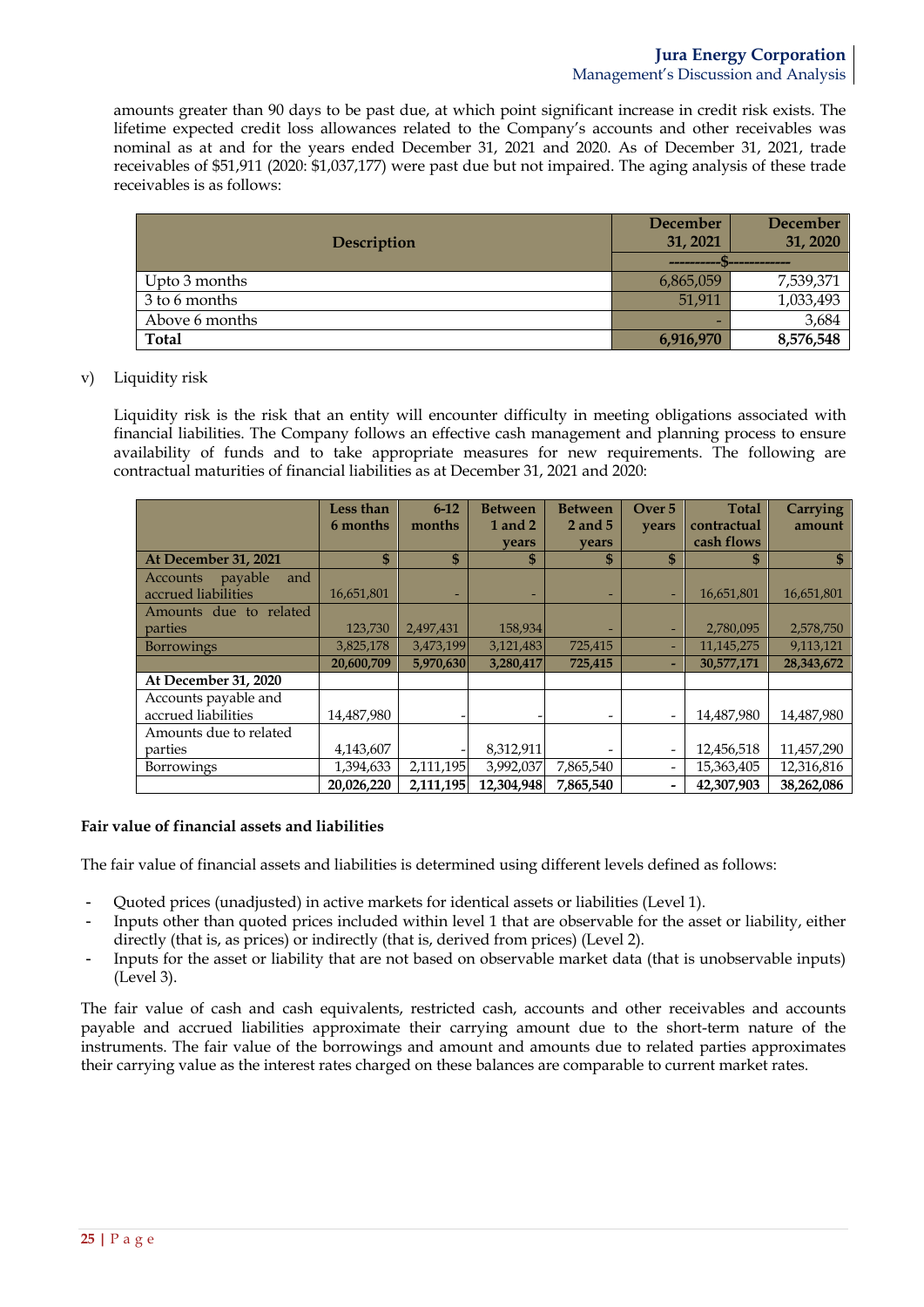### **Financial instruments by category**

|                                          | <b>December</b>       | December   |
|------------------------------------------|-----------------------|------------|
|                                          | 31, 2021              | 31, 2020   |
|                                          | <b>Amortized Cost</b> |            |
|                                          |                       |            |
| <b>Financial assets</b>                  |                       |            |
| Cash and cash equivalents                | 4,552,282             | 2,626,455  |
| Restricted cash                          | 2,517,924             | 512,325    |
| Accounts and other receivables           | 8,874,418             | 12,162,705 |
|                                          | 15,944,624            | 15,301,485 |
| <b>Financial liabilities</b>             |                       |            |
| Accounts payable and accrued liabilities | 16,651,801            | 14,487,980 |
| Amounts due to related parties           | 2,578,750             | 11,457,290 |
| Borrowings                               | 9,113,121             | 12,316,816 |
|                                          | 28,343,672            | 38,262,086 |

#### **Capital risk management**

The Board's policy is to maintain an efficient capital base so as to maintain investor, creditor and market confidence, and sustain the future development of the Company's business. The Board monitors the return on capital employed, which the Company defines as operating income divided by total capital employed.

The Company's objectives when managing capital are:

- i) to safeguard the entity's ability to continue as a going concern, so that it can continue to provide returns for shareholders and benefits for other stakeholders; and
- ii) to provide an adequate return to shareholders.

The Company manages the capital structure in the context of economic conditions and the risk characteristics of the underlying assets. In order to maintain or adjust the capital structure, the Company may issue new shares or sell assets to reduce debt obligations.

For working capital and capital expenditure requirements, the Company primarily relies on internal cash generation, financial support of its lenders and the parent company.

#### **Risk Factors**

The business of exploring for, developing and producing oil and gas reserves is inherently risky. The Company will face numerous and varied risks which may prevent it from achieving its goals. The Company's actual exploration and operating results may be very different from those expected as at the date of this MD&A. Also, see "Risk Factors" in the Company's Annual Information Form for the year ended December 31, 2021 for a further description of the risks and uncertainties associated with the Company's business and recovery of its oil and gas reserves and resources.

#### *Volatility of Crude oil prices*

In Pakistan, the price for gas purchased by the GoP is based on a formula linked to the international prices for a basket of Arabian and Persian Gulf crude oil imported into Pakistan. Crude oil prices are affected by, among other things, global economic health and global economic growth, pipeline constraints, regional and international supply and demand imbalances, political developments, compliance or non-compliance with quotas agreed upon by OPEC members, decisions by OPEC not to impose quotas on its members, access to markets for crude oil, and weather.

Through the latter half of 2014 and into the latter half of 2016 and in the first half of 2020, world oil prices have declined significantly. A prolonged period of low and/or volatile prices could affect the value of Company's oil and gas properties and the level of spending on growth projects and could result in the curtailment of production from some properties and/or the impairment of that property's carrying value. Accordingly, low crude oil, could have a material adverse effect on Company's business, financial condition, reserves, and may also lead to further impairment of assets.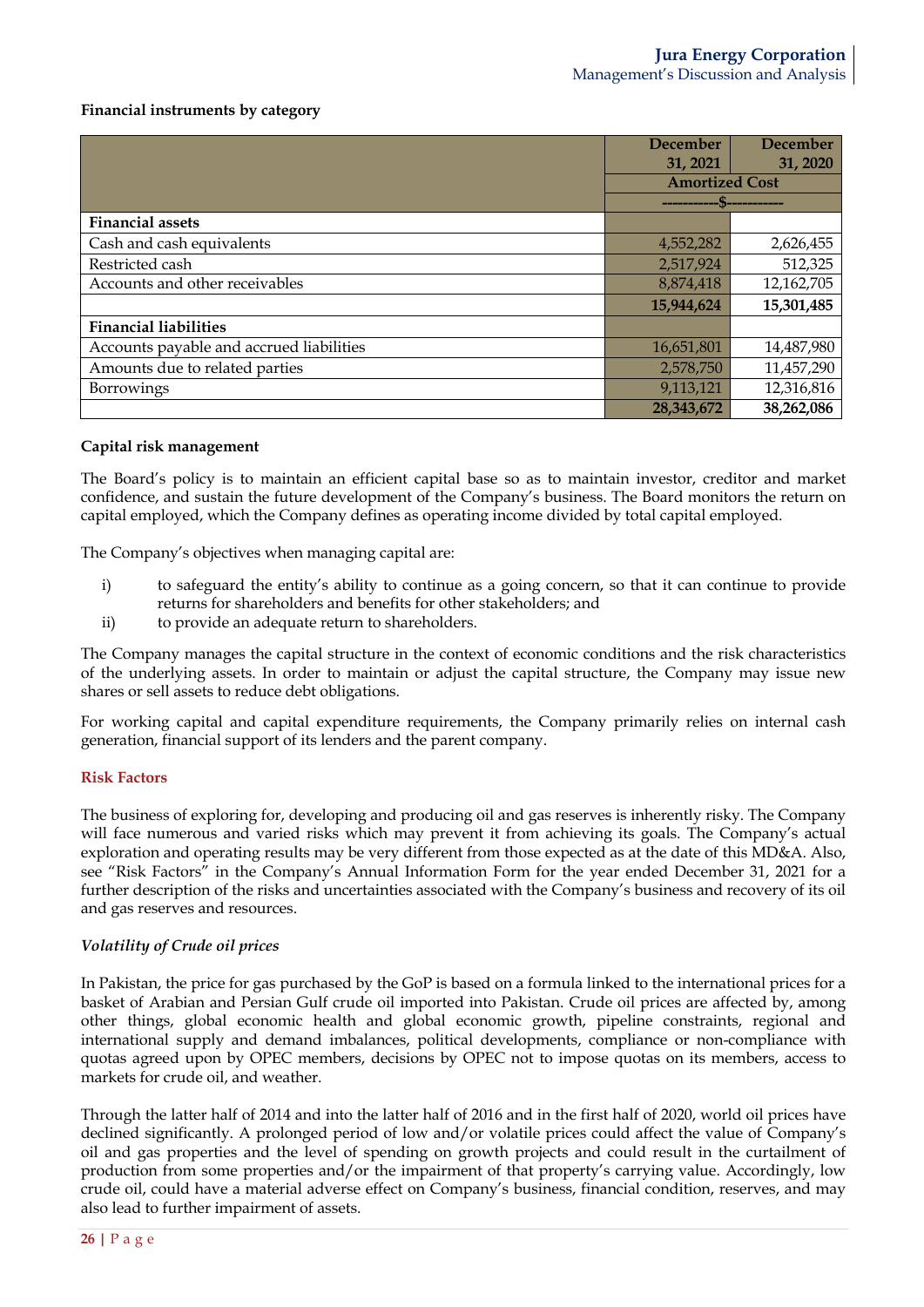### *COVID-19 Global Pandemic*

The current outbreak of COVID-19, and any future emergence and spread of similar pathogens, could have an adverse impact on global economic conditions. Additionally, the Company's ability to continue its oil and gas exploration and production without disruption, as well as potential adverse impacts on the operations of the Company's suppliers, contractors and service providers, may impact the operation and results of the Company in the immediate term and in the event of prolonged disruptions associated with the outbreak.

The COVID-19 outbreak and corresponding responses from governmental authorities have resulted and may continue to result in, among other things: increased volatility in financial markets and foreign currency exchange rates; disruptions to global supply chains; adverse effects on the health and safety of the Company's workforce, or guidelines or restrictions to protect health and safety of such workforces, rendering employees unable to work or travel; temporary operational restrictions; and an overall slowdown in the global economy. In particular, the COVID-19 pandemic has resulted in, and may continue to result in, a reduction in the demand for, and prices of, crude oil and natural gas. A prolonged period of decreased demand for, and prices of, these commodities could also result in the Company voluntarily curtailing or shutting in production, which could adversely impact the Company's business, financial condition and results of operations. The full extent of the risks surrounding the severity and timing of the COVID-19 pandemic is continually evolving and is not fully known at this time; therefore, there is significant risk and uncertainty which may have a material and adverse effect on Jura's operations. The risks disclosed elsewhere in this MD&A may be exacerbated as a result of the COVID-19 pandemic.

In accordance with the government guidelines and to limit the risk and transmission of COVID-19, the Company has implemented mandatory self-quarantine policies, travel restrictions, enhanced cleaning and sanitation measures, and social distancing measures, including directing the vast majority of its office staff and certain non-essential field staff to work from home. The Company believes that it can maintain safe operations with these pandemic-related procedures and protocols in place. Additionally, in order to prevent and/or minimize any COVID-19 outbreak at field sites, the operators has implemented additional measures as part of its pandemic response, including changes to crew size and shift durations, screening measures prior to allowing field access to employees and staff, and mandating the use of masks and other measures to ensure continued safe and reliable operations.

## *Obtaining financing*

The Company is in the growth phase of its oil and gas operations with limited revenues from three properties and the majority of its properties are in exploration and development stage. There can be no assurance of its ability to develop and operate its projects profitably. The Company has been historically dependent upon the financial support from its shareholders to provide the finance needed to fund its operations, but the Company cannot assure that the shareholders will continue to do so. The Company's ability to continue in business depends upon its continued ability to obtain significant financing from internal as well as external sources and the success of its exploration efforts and any production efforts resulting therefrom. Any reduction in its ability to raise finance in the future would force the Company to reallocate funds from other planned uses and could have a significant negative effect on its business plans and operations, including its ability to continue its current development and exploration activities.

#### *Commercial Risk*

In order to assign recoverable resources of oil and gas, the Company must establish a development plan consisting of one or more projects. In-place quantities for which a feasible project cannot be defined using established technology or technology under development are classified as unrecoverable. In this context, "technology under development" refers to technology that has been developed and verified by testing as feasible for future commercial applications to the subject reservoir. In the early stage of exploration or development, as is the case for the Company, project definition will not be of the detail expected in the later stages of maturity. In most cases, recovery efficiency will be largely based on analogous projects.

Estimates of recoverable quantities are stated in terms of the sales products derived from a development program, assuming commercial development. It must be recognized that reserves, contingent resources and prospective resources involve different risks associated with achieving commerciality. The likelihood that a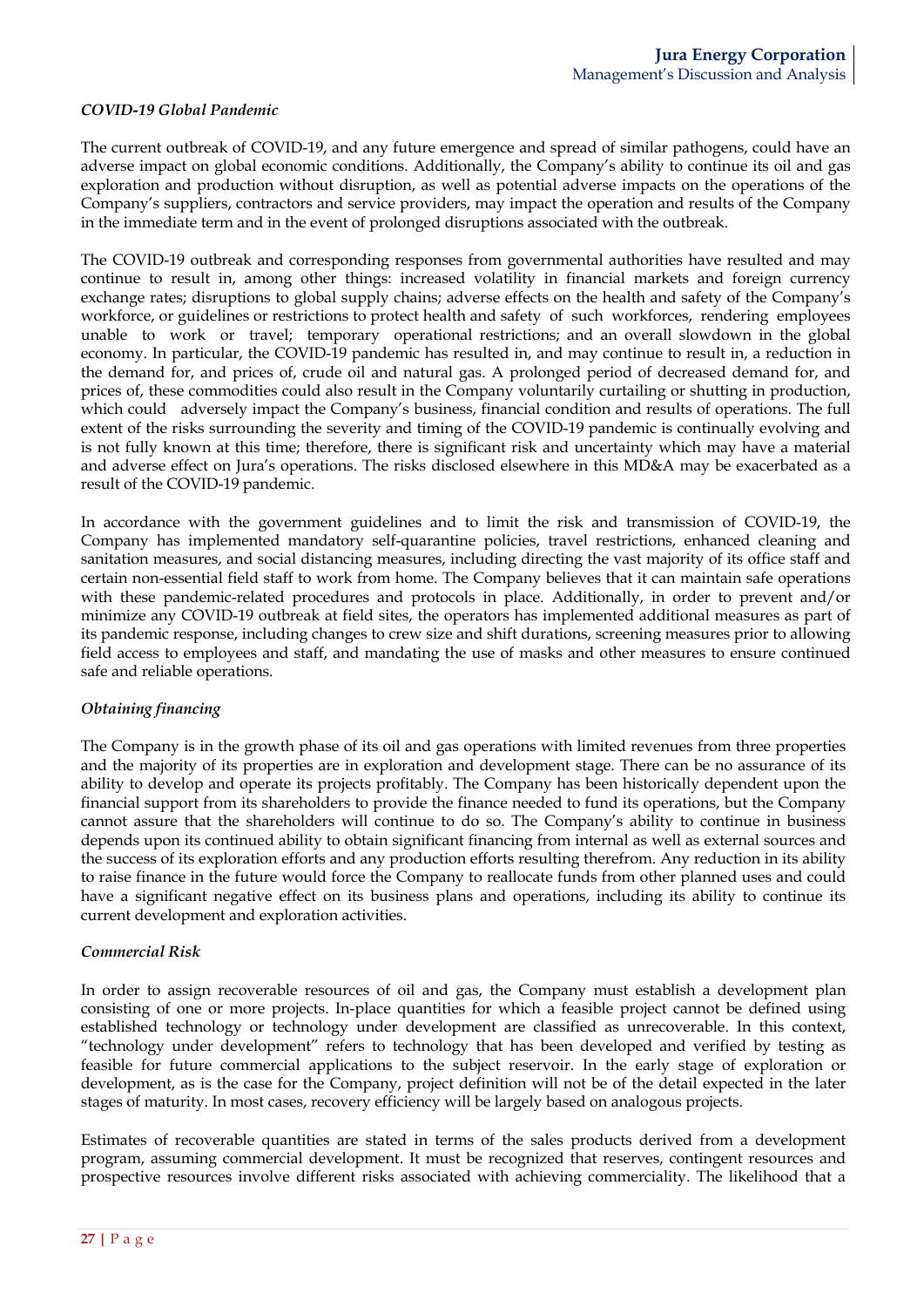project will achieve commerciality is referred to as the "chance of commerciality." The chance of commerciality varies in different categories of recoverable resources as follows:

*Reserves***:** To be classified as reserves, estimated recoverable quantities must be associated with a project(s) that has demonstrated commercial viability. Under the fiscal conditions applied in the estimation of reserves, the chance of commerciality is effectively 100%.

*Contingent Resources***:** Not all technically feasible development plans will be commercial. The commercial viability of a development project is dependent on the forecast of fiscal conditions over the life of the project. For contingent resources, the risk component relating to the likelihood that an accumulation will be commercially developed is referred to as the "chance of development." For contingent resources, the chance of commerciality is equal to the chance of development.

*Prospective Resources***:** Not all exploration projects will result in discoveries. The chance that an exploration project will result in the discovery of petroleum is referred to as the "chance of discovery." Thus, for an undiscovered accumulation, the chance of commerciality is the product of two risk components -- the chance of discovery and the chance of development.

### *Exploration Risk*

Oil and gas exploration involves a high degree of risk. These risks are more acute in the early stages of exploration. The Company's exploration expenditures may not result in new discoveries of oil or gas in commercially viable quantities. It is difficult to project the costs of implementing an exploratory drilling program due to the inherent uncertainties of drilling in unknown formations, the costs associated with encountering various drilling conditions, such as over pressured zones and tools lost in the hole, and changes in drilling plans and locations as a result of prior exploratory wells or additional seismic data and interpretations thereof. If exploration costs exceed estimates, or if exploration efforts do not produce results that meet expectations, exploration efforts may not be commercially successful, which could adversely impact the ability to generate revenues from operations.

## *Operational Risk*

If the Company's operations are disrupted and/or the economic integrity of its projects is threatened for unexpected reasons, business may experience a setback. These unexpected events may be due to technical difficulties, operational difficulties including floods which impact the production, transport or sale of products, geographic and weather conditions, the extent of the outbreak of COVID-19 in Pakistan and related responses by governmental authorities, business reasons or otherwise. Because the Company is in its early stages of development, it is particularly vulnerable to these events. Prolonged problems may threaten the commercial viability of operations.

## *Development Risk*

To the extent that the Company succeeds in discovering oil and/or gas, reserves may not be capable of production levels projected or in sufficient quantities to be commercially viable. On a long-term basis, the Company's viability depends on the ability to find or acquire, develop and commercially produce additional oil and gas reserves. Without the addition of reserves through exploration, acquisition or development activities, reserves and production will decline over time as reserves are produced. Future reserves will depend not only on the ability to develop then-existing properties, but also on the ability to identify and acquire additional suitable producing properties or prospects, to find markets for the oil and natural gas developed and to effectively distribute production into markets. Future oil and gas exploration may involve unprofitable efforts, not only from dry wells, but from wells that are productive but do not produce sufficient net revenues to return a profit after drilling, operating and other costs. Completion of a well does not assure a profit on the investment or recovery of drilling, completion and operating costs. In addition, drilling hazards or environmental damage could greatly increase the cost of operations, and various field operating conditions may adversely affect the production from successful wells. These conditions include delays in obtaining governmental approvals or consents, shut-downs of connected wells resulting from extreme weather conditions, problems in storage and distribution and adverse geological and mechanical conditions. While the Company will endeavor to effectively manage these conditions, it may not be able to do so optimally, and will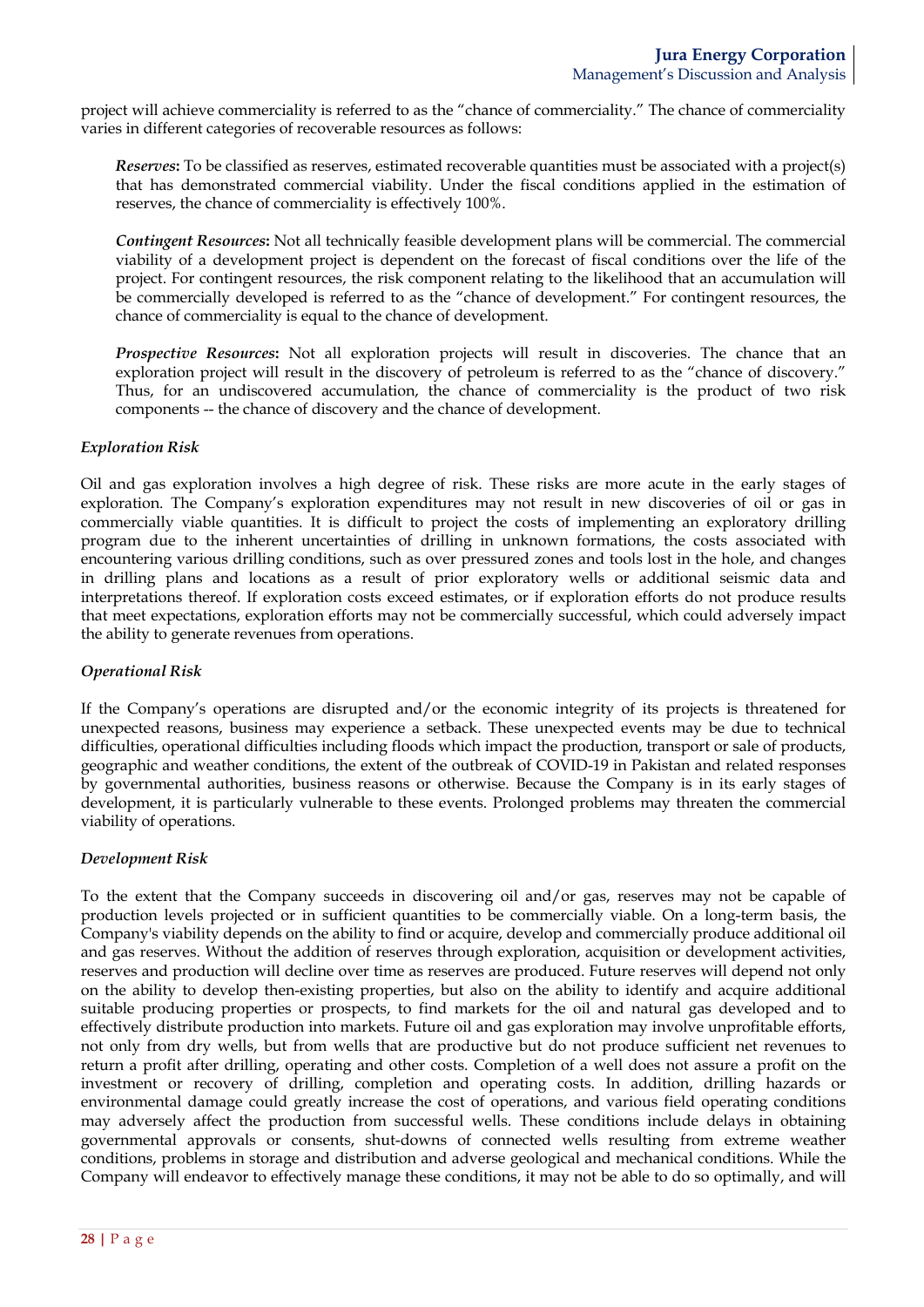not be able to eliminate them completely in any case. Therefore, these conditions could diminish revenue and cash flow levels and result in the impairment of oil and gas interests.

### *Drilling Risks*

There are risks associated with the drilling of oil and gas wells, including encountering unexpected formations or pressures, premature declines of reservoirs, blow-outs, craterings, sour gas releases, fires, spills or natural disasters. The occurrence of any of these and other events could significantly reduce revenues or cause substantial losses, impairing future operating results. The Company may become subject to liability for pollution, blow-outs or other hazards. The Company obtains insurance with respect to these hazards, but such insurance has limitations on liability that may not be sufficient to cover the full extent of such liabilities. The payment of such liabilities could reduce the funds available to the Company or could, in an extreme case, result in a total loss of properties and assets. Moreover, the Company may not be able to maintain adequate insurance in the future at rates that are considered reasonable. Oil and gas production operations are also subject to all the risks typically associated with such operations, including the premature decline of reservoirs and the invasion of water into producing formations.

#### *Environmental Risks*

All phases of the oil and gas business present environmental risks and hazards and are subject to environmental regulation pursuant to a variety of international conventions and federal, provincial and municipal laws and regulations. Environmental legislation provides for, among other things, restrictions and prohibitions on spills, releases or emissions of various substances produced in association with oil and gas operations. The legislation also requires that wells and facility sites be operated, maintained abandoned and reclaimed to the satisfaction of applicable regulatory authorities. Compliance with such legislation can require significant expenditures and a breach may result in the imposition of fines and penalties, some of which may be material. Environmental legislation is evolving in a manner that may result in stricter standards and enforcement, larger fines and liability and potentially increased capital expenditures and operating costs. The discharge of oil, natural gas or other pollutants into the air, soil or water may give rise to liabilities to foreign governments and third parties and may require the Company to incur costs to remedy such discharge. The application of environmental laws to the Company's business may cause it to curtail production or increase the costs of production, development or exploration activities.

#### *Operations*

Operations are subject to all of the risks frequently encountered in the development of any business, including control of expenses, the business disruption due to COVID-19 pandemic and other difficulties, complications and delays, as well as those risks that are specific to the oil and gas industry.

## *Reserve Estimates*

The Company makes estimates of oil and gas reserves, upon which it bases financial projections. The Company makes these reserve estimates using various assumptions, including assumptions as to oil and gas prices, drilling and operating expenses, capital expenditures, taxes and availability of funds. Some of these assumptions are inherently subjective, and the accuracy of reserve estimates relies in part on the ability of the management team, engineers and other advisers to make accurate assumptions. Economic factors beyond the Company's control, such as interest rates and exchange rates, will also impact the value of reserves. The process of estimating oil and gas reserves is complex and requires the Company to make significant decisions and assumptions in the evaluation of available geological, geophysical, engineering and economic data for each property. As a result, reserve estimates will be inherently imprecise. Actual future production, oil and natural gas prices, revenues, taxes, development expenditures, operating expenses and quantities of recoverable oil and gas reserves may vary substantially from those estimated. If actual production results vary substantially from reserve estimates, this could materially reduce revenues and result in the impairment of oil and gas interests.

## *Facilities*

Oil and gas exploration and development activities are dependent on the availability of drilling and related equipment, transportation, power and technical support in the particular areas where these activities will be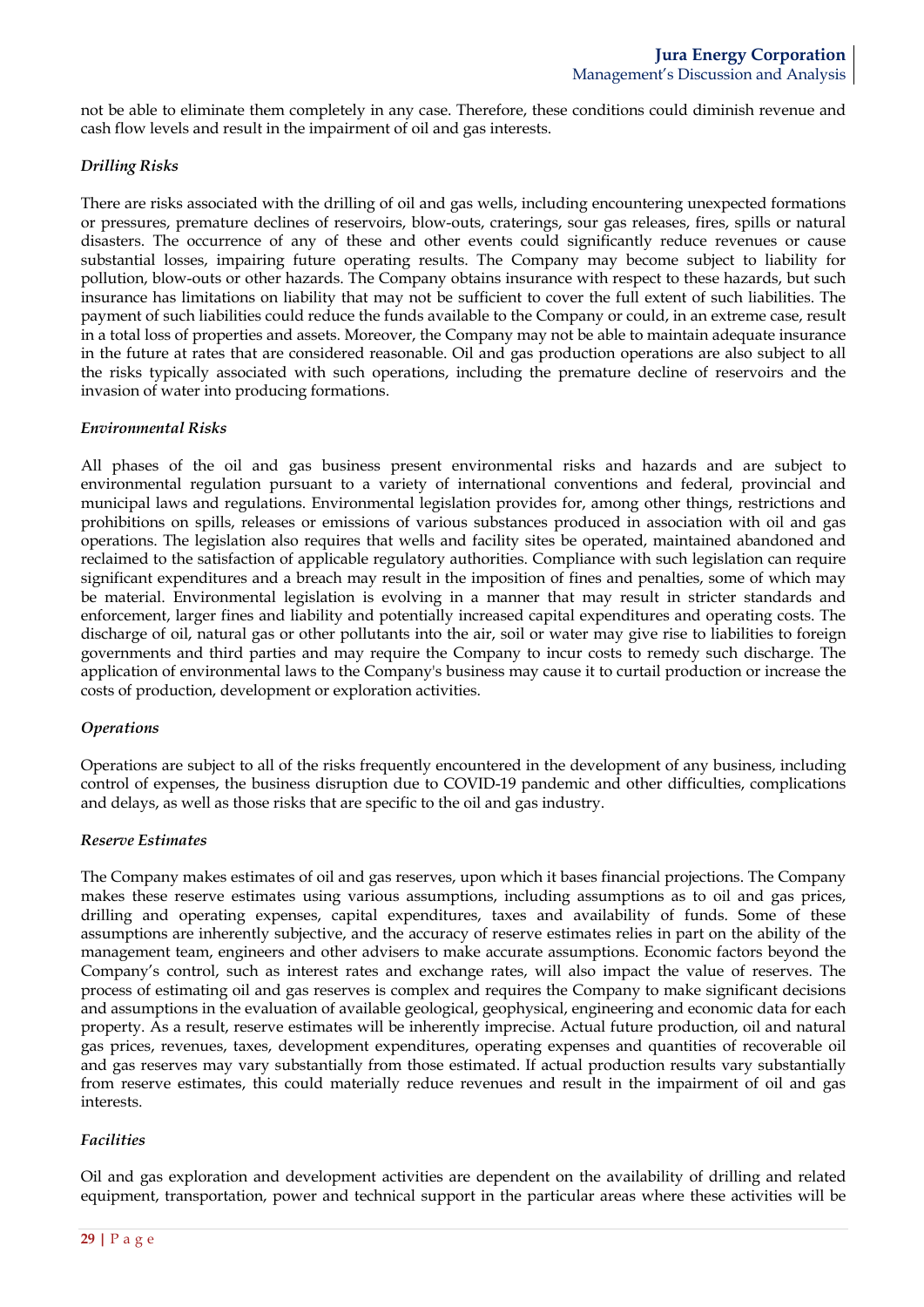conducted, and access to these facilities may be limited. To the extent that operations are conducted in remote areas, needed facilities may not be proximate to operations, which will increase expenses. Demand for such limited equipment and other facilities or access restrictions may affect the availability of such equipment to the Company and may delay exploration and development activities. The quality and reliability of necessary facilities may also be unpredictable, and the Company may be required to make efforts to standardize facilities, which may entail unanticipated costs and delays. Shortages and/or the unavailability of necessary equipment or other facilities will impair activities, either by delaying activities, increasing costs or otherwise.

### *Operating Expenses*

Exploration, development, production, marketing (including distribution costs) and regulatory compliance costs (including taxes) substantially impact the net revenues derived from oil and gas produced. These costs are subject to fluctuations and variation in different locales in which the Company will operate, and the Company may not be able to predict or control these costs. If these costs exceed expectations, this may adversely affect results of operations. In addition, the Company may not be able to earn net revenue at predicted levels, which may impact the ability to satisfy any obligations.

#### *Fluctuations in Operating Results can cause Share Price Decline*

The Company's operating results will likely vary in the future primarily from fluctuations in revenues and operating expenses, including the ability to produce the oil and gas reserves that are developed, expenses that are incurred, the prices of oil and gas in the commodities markets and other factors. If the results of operations do not meet the expectations of current or potential investors, the price of the Company's shares may decline.

#### *Decommissioning Costs*

The Company may become responsible for costs associated with abandoning and reclaiming wells, facilities and pipelines which are used for the production of oil and gas reserves. Abandonment and reclamation of these facilities and the costs associated therewith are often referred to as "decommissioning." If decommissioning is required before economic depletion of the properties or if estimates of the costs of decommissioning exceed the value of the reserves remaining at any particular time to cover such decommissioning costs, the Company may have to draw on funds from other sources to satisfy such costs. The use of other funds to satisfy such decommissioning costs could impair the ability to focus capital investment in other areas of the business.

#### *Foreign Operations*

The oil and gas industry in Pakistan is not as efficient or developed as the oil and gas industry in Canada. As a result, exploration and development activities may take longer to complete and may be more expensive than similar operations in Canada. The availability of technical expertise, specific equipment and supplies may be more limited and such factors may subject international operations to economic and operating risks that may not be experienced in Canadian operations.

### *Risk to Information Technologies Systems and Cyber Security*

The Company may be negatively affected by cybersecurity incidents or other IT systems disruption. The Company relies heavily on its information technology systems including, without limitation, its networks, equipment, hardware, software, telecommunications, and other information technology (collectively "IT systems"), and the IT systems of its vendors and third-party service providers, to operate its business as a whole. Although the Company has not experienced any material losses to date relating to cybersecurity, or other IT systems disruptions, there can be no assurance that the Company will not incur such losses in the future. Despite the Company's efforts to mitigate IT systems security risks, the risk and exposure to these threats cannot be fully mitigated because of, among other things, the evolving nature of cybersecurity threats. As a result, cybersecurity and the continued development and enhancement of controls, processes and practices designed to protect IT systems from cybersecurity threats remain a priority. As these threats continue to evolve, the Company may be required to spend additional resources to continue to modify or enhance protective measures or to investigate and remediate any cybersecurity vulnerabilities. Any cybersecurity incidents or other IT systems disruption could result in operational delays, destruction or corruption of data, security breaches, financial losses from remedial actions, the theft or other compromising of confidential or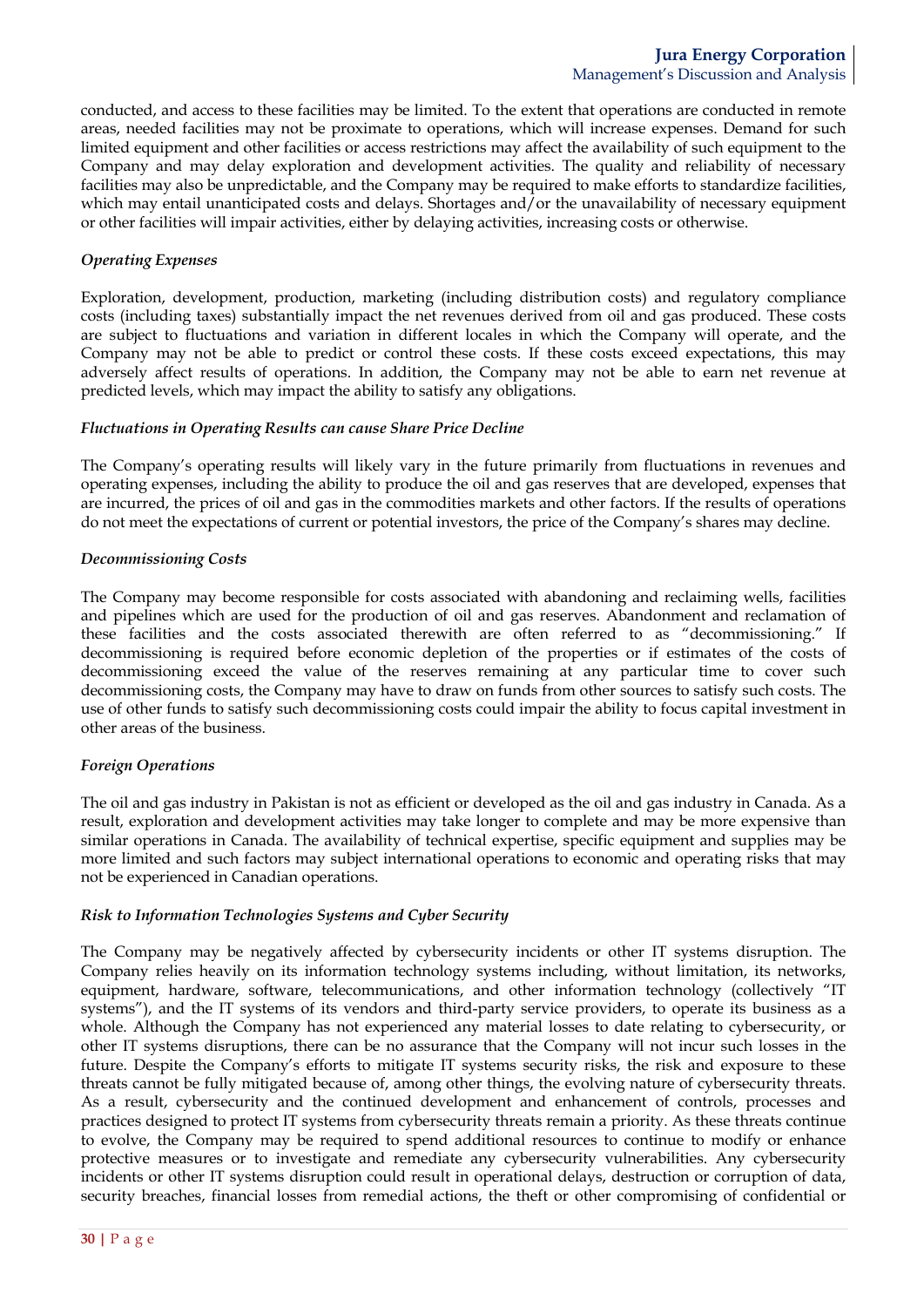otherwise protected information, fines and lawsuits, or damage to the Company's reputation. Any such occurrence could have an adverse impact on the Company's financial condition and operations.

## *Local Legal, Political and Economic Factors*

Currently, the Company is undertaking its oil and gas activities exclusively in Pakistan. Exploration and production operations in foreign countries are subject to legal, political and economic uncertainties, including interference with private contract rights (such as privatization), extreme fluctuations in currency exchange rates, high rates of inflation, exchange controls, changes in tax rates and other laws or policies affecting environmental issues (including land use and water use), workplace safety, foreign investment, foreign trade, investment or taxation, as well as restrictions imposed on the oil and gas industry, such as restrictions on production, price controls and export controls. Political and economic instability could result in new governments or the adoption of new policies, laws or regulations that might assume a substantially more hostile attitude toward foreign investment, including imposing additional taxes. In an extreme case, such a change could result in termination of contract rights and expropriation of foreign-owned assets. Any changes in oil and gas or investment regulations and policies or a shift in political attitudes in Pakistan will be beyond the Company's control and may significantly hamper the ability to expand operations or operate the business at a profit.

## *Enforcement of Civil Liabilities*

Certain of the directors of the Company reside outside of Canada and, similarly, a majority of the assets of the Company are located outside of Canada. It may not be possible for investors to effect service of process within Canada upon directors not residing in Canada. It may also not be possible to enforce against the Company and certain of its directors' judgements obtained in Canadian courts predicated upon the civil liability provisions of applicable securities laws in Canada.

# *Penalties*

The Company's exploration, development, production and marketing operations are regulated under foreign federal, state and local laws and regulations. Under these laws and regulations, the Company could be held liable for personal injuries, property damage, site clean-up and restoration obligations or costs and other damages and liabilities. The Company may also be required to take corrective actions, such as installing additional safety or environmental equipment, which could require significant capital expenditures. Failure to comply with these laws and regulations may also result in the suspension or termination of operations and subject the Company to administrative, civil and criminal penalties, including the assessment of natural resource damages. The Company could be required to indemnify employees in connection with any expenses or liabilities that they may incur individually in connection with regulatory action against them. As a result of these laws and regulations, future business prospects could deteriorate and profitability could be impaired by costs of compliance, remedy or indemnification of employees, thus reducing profitability.

## *Competition for Exploration and Development Rights*

The oil and gas industry is highly competitive. This competition is increasingly intense as prices of oil and gas on the commodities markets have reduced significantly in recent years. Additionally, other companies engaged in the same line of business may compete with the Company from time to time in obtaining capital from investors. Competitors include larger, more established companies, which may have access to greater resources than the Company, may be more successful in the recruitment and retention of qualified employees and may conduct their own refining and petroleum marketing operations, which may give them a competitive advantage. In addition, actual or potential competitors may be strengthened through the acquisition of additional assets and interests.

# *Technology*

The Company relies on technology, including geographic and seismic analysis techniques and economic models, to develop reserve estimates and to guide exploration and development and production activities. The Company will be required to continually enhance and update its technology to maintain its efficacy and to avoid obsolescence. The costs of doing so may be substantial and may be higher than the costs that are anticipated for technology maintenance and development. If the Company is unable to maintain the efficacy of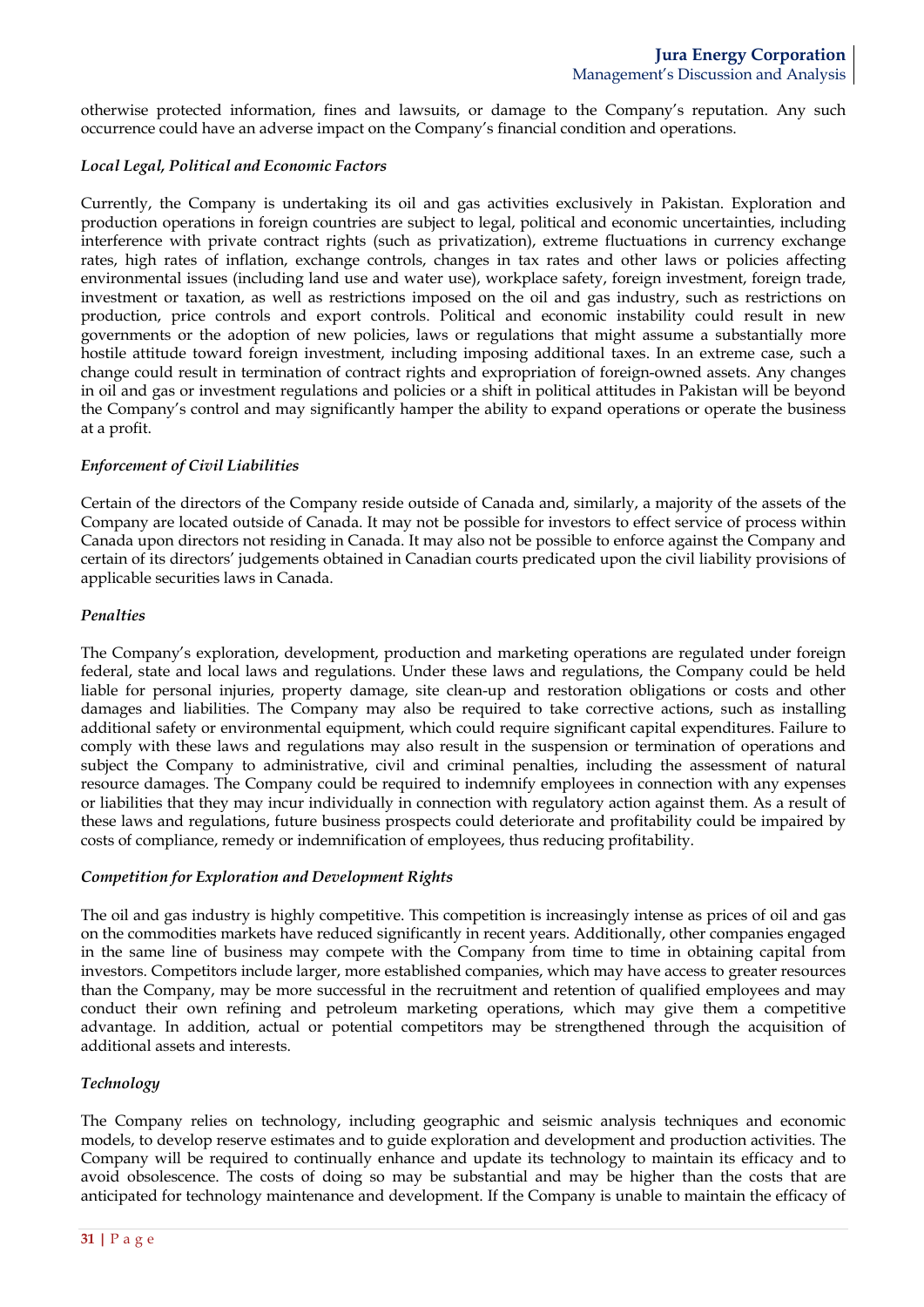the technology, the ability to manage the business and to compete may be impaired. Further, even if technical effectiveness is maintained, the technology may not be the most efficient means of reaching objectives, in which case higher operating costs may be incurred than if the technology was more efficient.

### *Foreign Currency Exchange Rate Fluctuation*

The Company may sell oil and gas production under agreements that may be denominated in United States dollars or other foreign currencies. Many of the operational and other expenses incurred will be paid in the local currency of the country containing the operations. As a result, the Company will be exposed to currency exchange rate fluctuation and translation risk when local currency (Pakistan Rupee or Canadian Dollar) financial transactions are translated to United States dollars. This may have a significant effect on profitability between periods.

### *Exchange Controls*

Foreign operations may require funding if their cash requirements exceed operating cash flow. To the extent that funding is required, there may be exchange controls limiting such funding or adverse tax consequences associated with such funding. In addition, taxes and exchange controls may affect the dividends received from foreign subsidiaries. Exchange controls may prevent transferring funds abroad.

### *Insurance*

Involvement in the exploration for and development of oil and gas properties may result in the Company becoming subject to liability for pollution, blow-outs, property damage, personal injury or other hazards. Any insurance that the Company may obtain may have limitations on liability that may not be sufficient to cover the full extent of such liabilities. In addition, such risks may not, in all circumstances, be insurable or, in certain circumstances, the Company may choose not to obtain insurance to protect against specific risks due to the high premiums associated with such insurance or for other reasons. The payment of such uninsured liabilities would reduce funds available. If the Company suffers a significant event or occurrence that is not fully insured, or if the insurer of such event is not solvent, the Company could be required to divert funds from capital investment or other uses towards covering the liability for such events.

## *Attracting and Retaining Talented Personnel*

The Company's success depends in large measure on the abilities, expertise, judgement, discretion, integrity and good faith of management and other personnel in conducting the business of the Company. The Company has a small management team and the loss of any of these individuals or the inability to attract suitably qualified staff could materially adversely impact the business. The Company may also experience difficulties in certain jurisdictions in efforts to obtain suitably qualified staff and in retaining staff who are willing to work in that jurisdiction. The Company's success will depend on the ability of management and employees to interpret market and geological data successfully and to interpret and respond to economic, market and other business conditions in order to locate and adopt appropriate investment opportunities, monitor such investments and ultimately, if required, successfully divest such investments. Further, key personnel may not continue their association or employment with the Company, which may not be able to find replacement personnel with comparable skills. The Company has sought to and will continue to ensure that management and any key employees are appropriately compensated; however, their services cannot be guaranteed. If the Company is unable to attract and retain key personnel, business may be adversely affected.

## *Growth Management*

The Company's strategy envisions expanding the business. If the Company fails to effectively manage growth, financial results could be adversely affected. Growth may place a strain on management systems and resources. The Company will need to continue to refine and expand business development capabilities, systems and processes and access to financing sources. As the Company grows, it will need to continue to hire, train, supervise and manage new employees. The Company may not be able to:

- (i) Expand systems effectively or efficiently or in a timely manner;
- (ii) Allocate human resources optimally;
- (iii) Identify and hire qualified employees or retain valued employees; or